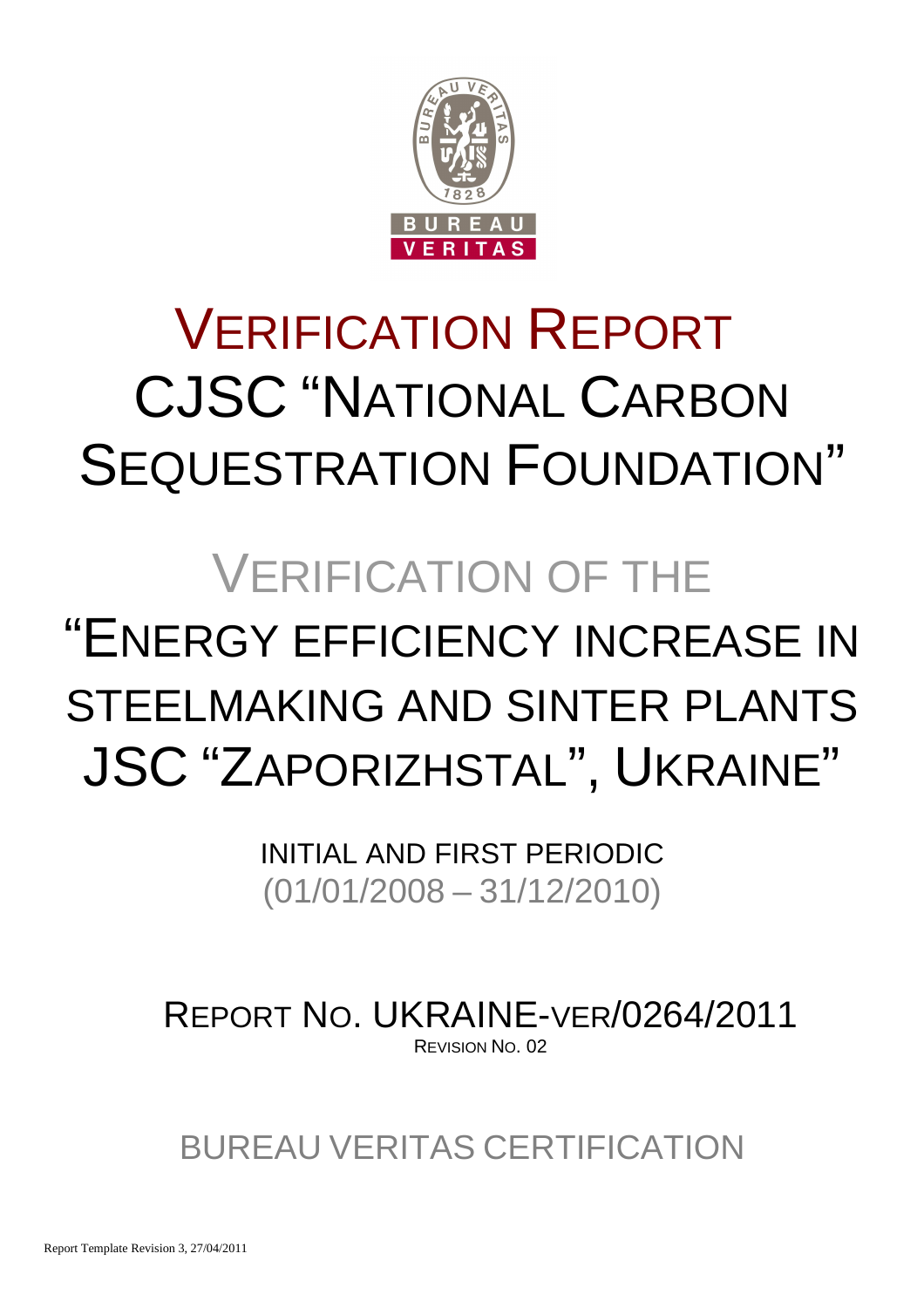

| Date of first issue:<br>18.05.2011                                                                                                                                                                                                                                                                                                                                                                                                                                                                                                                                                                                                                                                         | Organizational unit:                 |          | <b>Bureau Veritas Certification Holding SAS</b> |  |                                             |
|--------------------------------------------------------------------------------------------------------------------------------------------------------------------------------------------------------------------------------------------------------------------------------------------------------------------------------------------------------------------------------------------------------------------------------------------------------------------------------------------------------------------------------------------------------------------------------------------------------------------------------------------------------------------------------------------|--------------------------------------|----------|-------------------------------------------------|--|---------------------------------------------|
| Client:<br>CJSC "National Carbon Sequestration<br>Foundation"                                                                                                                                                                                                                                                                                                                                                                                                                                                                                                                                                                                                                              | Client ref.:<br><b>Yuriy Fedorov</b> |          |                                                 |  |                                             |
| Summary:<br>Bureau Veritas Certification has made the initial and periodic verification of the JI project "Energy efficiency<br>increase in steelmaking and sinter plants JSC "Zaporizhstal", Ukraine", project of CJSC "National Carbon"<br>Sequestration Foundation" located in Zaporizhzha, Ukraine and applying JI specific approach, on the basis of<br>UNFCCC criteria for the JI, as well as criteria given to provide for consistent project operations, monitoring and<br>reporting. UNFCCC criteria refer to Article 6 of the Kyoto Protocol, the JI rules and modalities and the<br>subsequent decisions by the JI Supervisory Committee, as well as the host country criteria. |                                      |          |                                                 |  |                                             |
| The verification scope is defined as a periodic independent review and ex post determination by the<br>Accredited Entity of the monitored reductions in GHG emissions during defined verification period, and<br>consisted of the following three phases: i) desk review of the project design and the baseline and monitoring<br>plan; ii) follow-up interviews with project stakeholders; iii) resolution of outstanding issues and the issuance of<br>the final verification report and opinion. The overall verification, from Contract Review to Verification Report &<br>Opinion, was conducted using Bureau Veritas Certification internal procedures.                              |                                      |          |                                                 |  |                                             |
| The first output of the verification process is a list of Clarification Requests, Corrective Actions Requests,<br>Forward Actions Requests (CR, CAR and FAR), presented in Appendix A.                                                                                                                                                                                                                                                                                                                                                                                                                                                                                                     |                                      |          |                                                 |  |                                             |
| In summary, Bureau Veritas Certification confirms that the project is implemented as planned and described in<br>approved project design documents. Installed equipment being essential for generating emission reduction<br>runs reliably and is calibrated appropriately. The monitoring system is in place and the project is generating<br>GHG emission reductions. The GHG emission reduction is calculated accurately and without material errors,<br>omissions, or misstatements, and the ERUs issued totalize 280,812 tons of CO <sub>2</sub> equivalents for the monitoring<br>period 01.01.2008 - 31.12.2010.                                                                    |                                      |          |                                                 |  |                                             |
| Our opinion relates to the project's GHG emissions and resulting GHG emission reductions reported and<br>related to the approved project baseline and monitoring, and its associated documents.                                                                                                                                                                                                                                                                                                                                                                                                                                                                                            |                                      |          |                                                 |  |                                             |
| Report No.:<br>Subject Group:                                                                                                                                                                                                                                                                                                                                                                                                                                                                                                                                                                                                                                                              |                                      |          |                                                 |  |                                             |
| UKRAINE-ver/0264/2011<br>JI                                                                                                                                                                                                                                                                                                                                                                                                                                                                                                                                                                                                                                                                |                                      |          |                                                 |  |                                             |
| Project title:<br>"Energy efficiency increase in steelmaking and sinter<br>plants JSC "Zaporizhstal", Ukraine"                                                                                                                                                                                                                                                                                                                                                                                                                                                                                                                                                                             |                                      |          |                                                 |  |                                             |
| Work carried out by:                                                                                                                                                                                                                                                                                                                                                                                                                                                                                                                                                                                                                                                                       |                                      |          |                                                 |  |                                             |
| Oleg Skoblyk - Team Leader, Lead Verifier<br>Vera Skitina - Team Member, Verifier<br>Olena Manziuk - Team member, Verifier                                                                                                                                                                                                                                                                                                                                                                                                                                                                                                                                                                 |                                      |          |                                                 |  |                                             |
| Work reviewed by:                                                                                                                                                                                                                                                                                                                                                                                                                                                                                                                                                                                                                                                                          |                                      |          |                                                 |  |                                             |
| Ivan Sokolov - Internal Technical Reviewer                                                                                                                                                                                                                                                                                                                                                                                                                                                                                                                                                                                                                                                 |                                      | $\times$ | Client or responsible organizational unit       |  | No distribution without permission from the |
| Work approved by:                                                                                                                                                                                                                                                                                                                                                                                                                                                                                                                                                                                                                                                                          |                                      | ication  |                                                 |  |                                             |
| Flavio Gomes - Operational Manager                                                                                                                                                                                                                                                                                                                                                                                                                                                                                                                                                                                                                                                         | RODO SOAS                            |          | Limited distribution                            |  |                                             |
| Date of this revision:<br>Rev. No.:<br>Number of pages:<br>01.07.2011<br>02<br>31                                                                                                                                                                                                                                                                                                                                                                                                                                                                                                                                                                                                          |                                      |          | Unrestricted distribution                       |  |                                             |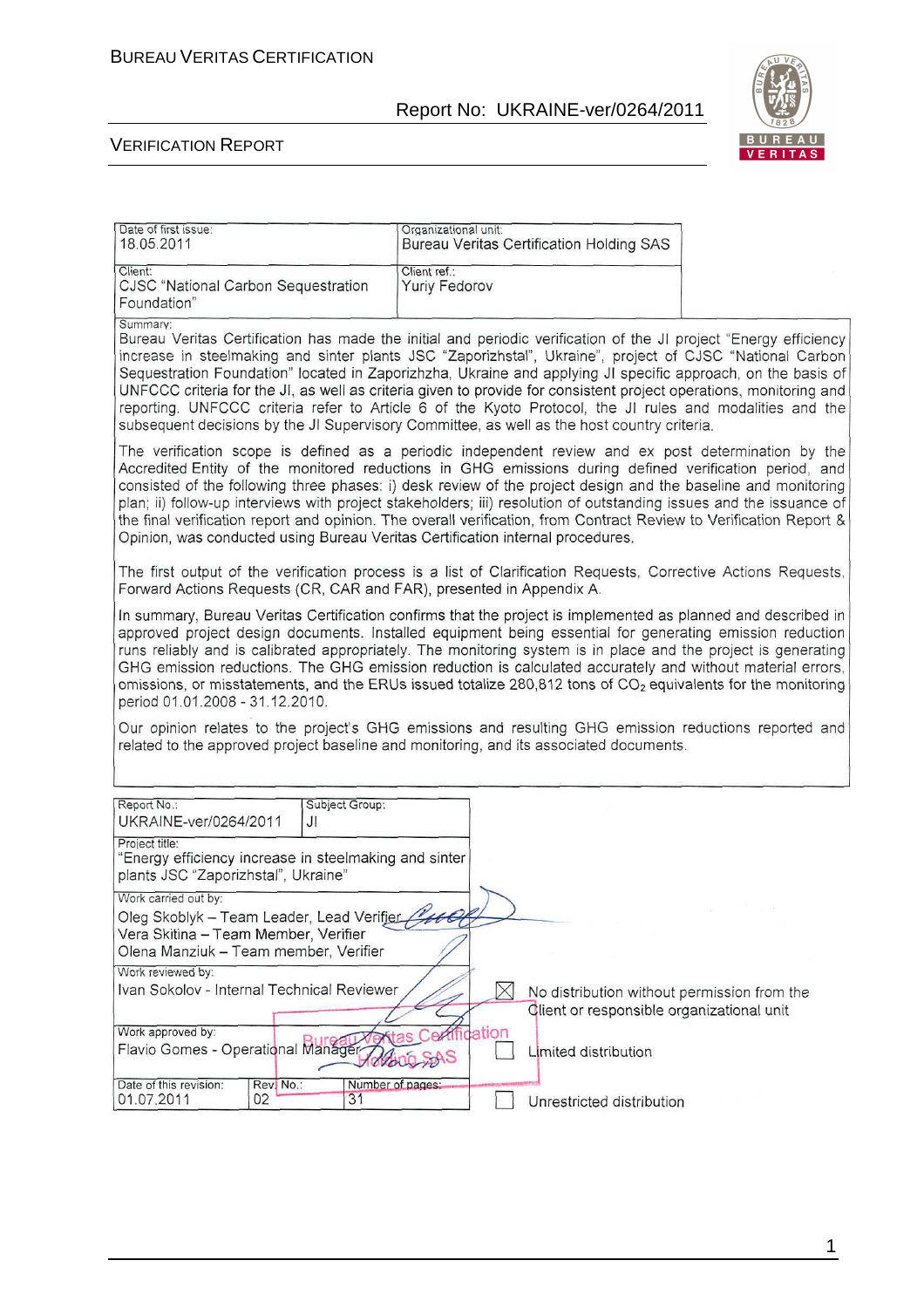

VERIFICATION REPORT

## **Table of Contents Page 2018**

| $\mathbf{1}$   |                                                                              |                |
|----------------|------------------------------------------------------------------------------|----------------|
| 1.1            | Objective                                                                    | 3              |
| 1.2            | Scope                                                                        | 3              |
| 1.3            | <b>Verification Team</b>                                                     | 3              |
| $\overline{2}$ |                                                                              | .4             |
| 2.1            | <b>Review of Documents</b>                                                   | $\overline{4}$ |
| 2.2            | Follow-up Interviews                                                         | 5              |
| 2.3            | Resolution of Clarification, Corrective and Forward Action<br>Requests       | 5              |
| 3              |                                                                              |                |
| 3.1            | Remaining issues and FARs from previous verifications                        | 6              |
| 3.2            | Project approval by Parties involved (90-91)                                 | 6              |
| 3.3            | Project implementation (92-93)                                               | 6              |
| 3.4            | Compliance of the monitoring plan with the monitoring<br>methodology (94-98) | $\overline{7}$ |
| 3.5            | Revision of monitoring plan (99-100)                                         | 8              |
| 3.6            | Data management (101)                                                        | 8              |
| 3.7            | Verification regarding programmes of activities (102-110)                    | 9              |
| 4              |                                                                              |                |
| 5              |                                                                              |                |
|                | APPENDIX A: COMPANY PROJECT VERIFICATION PROTOCOL  18                        |                |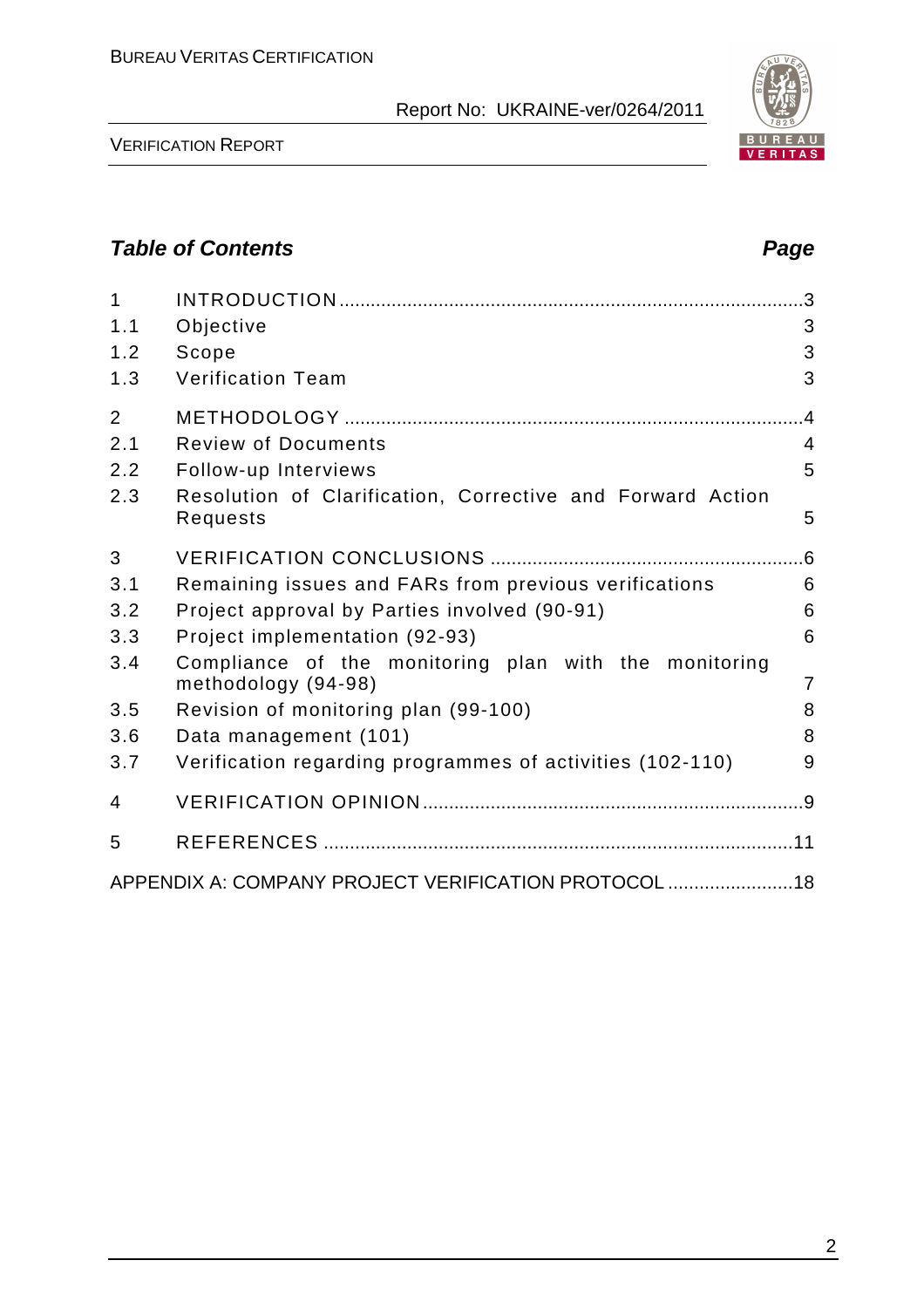

VERIFICATION REPORT

## **1 INTRODUCTION**

CJSC "National Carbon Sequestration Foundation" (NCSF) has commissioned Bureau Veritas Certification to verify the emissions reductions of its JI project "Energy efficiency increase in steelmaking and sinter plants JSC "Zaporizhstal", Ukraine" (hereafter called "the project") at Zaporizhzha, Ukraine.

This report summarizes the findings of the verification of the project, performed on the basis of UNFCCC criteria, as well as criteria given to provide for consistent project operations, monitoring and reporting.

## **1.1 Objective**

Verification is the periodic independent review and ex post determination by the Accredited Independent Entity of the monitored reductions in GHG emissions during defined verification period.

The objective of verification can be divided in Initial Verification and Periodic Verification.

UNFCCC criteria refer to Article 6 of the Kyoto Protocol, the JI rules and modalities and the subsequent decisions by the JI Supervisory Committee, as well as the host country criteria.

## **1.2 Scope**

The verification scope is defined as an independent and objective review of submitted monitoring report and the determined project design document including the project's baseline study and monitoring plan and other relevant documents. The information in these documents is reviewed against Kyoto Protocol requirements, UNFCCC rules and associated interpretations.

The verification is not meant to provide any consulting towards the Client. However, stated requests for clarifications, corrective and/or forward actions may provide input for improvement of the project monitoring towards reductions in the GHG emissions.

## **1.3 Verification Team**

The verification team consists of the following personnel:

Oleg Skoblyk

Bureau Veritas Certification Team Leader, Climate Change Verifier

Vera Skitina

Bureau Veritas Certification Climate Change Verifier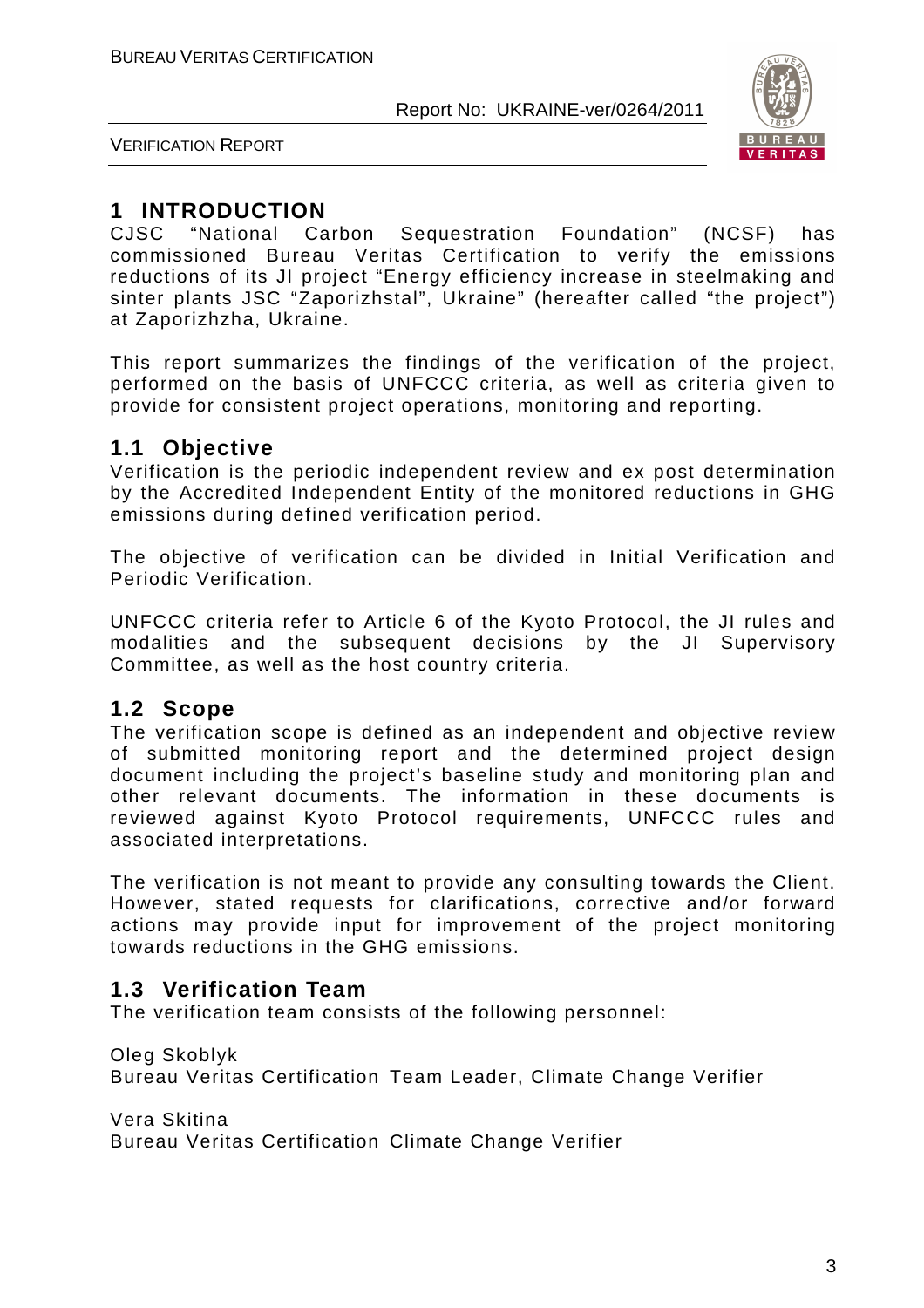

VERIFICATION REPORT

Olena Manziuk Bureau Veritas Certification Climate Change Verifier

This verification report was reviewed by:

Ivan Sokolov Bureau Veritas Certification, Internal Technical Reviewer

## **2 METHODOLOGY**

The overall verification, from Contract Review to Verification Report & Opinion, was conducted using Bureau Veritas Certification internal procedures.

In order to ensure transparency, a verification protocol was customized for the project, according to the version 01 of the Joint Implementation Determination and Verification Manual, issued by the Joint Implementation Supervisory Committee at its 19 meeting on 04/12/2009. The protocol shows, in a transparent manner, criteria (requirements), means of verification and the results from verifying the identified criteria. The verification protocol serves the following purposes:

- It organizes, details and clarifies the requirements a JI project is expected to meet;
- It ensures a transparent verification process where the verifier will document how a particular requirement has been verified and the result of the verification.

The completed verification protocol is enclosed in Appendix A to this report.

## **2.1 Review of Documents**

The Monitoring report (MR) submitted by CJSC "National Carbon Sequestration Foundation" (NCSF) and additional background documents related to the project design and baseline, i.e. country Law, Project Design Document (PDD), developed JI specific approach and/or Guidance on criteria for baseline setting and monitoring, Host party criteria, Kyoto Protocol, Clarifications on Verification requirements to be checked by an Accredited Independent Entity were reviewed.

The verification findings presented in this report relate to the Monitoring report version 01 dated 12.04.2011, Monitoring report version 02 dated 28.04.2011, Monitoring report version 03 dated 10.05.2011, Monitoring report version 04 dated 30.06.2011, and project as described in the determined PDD.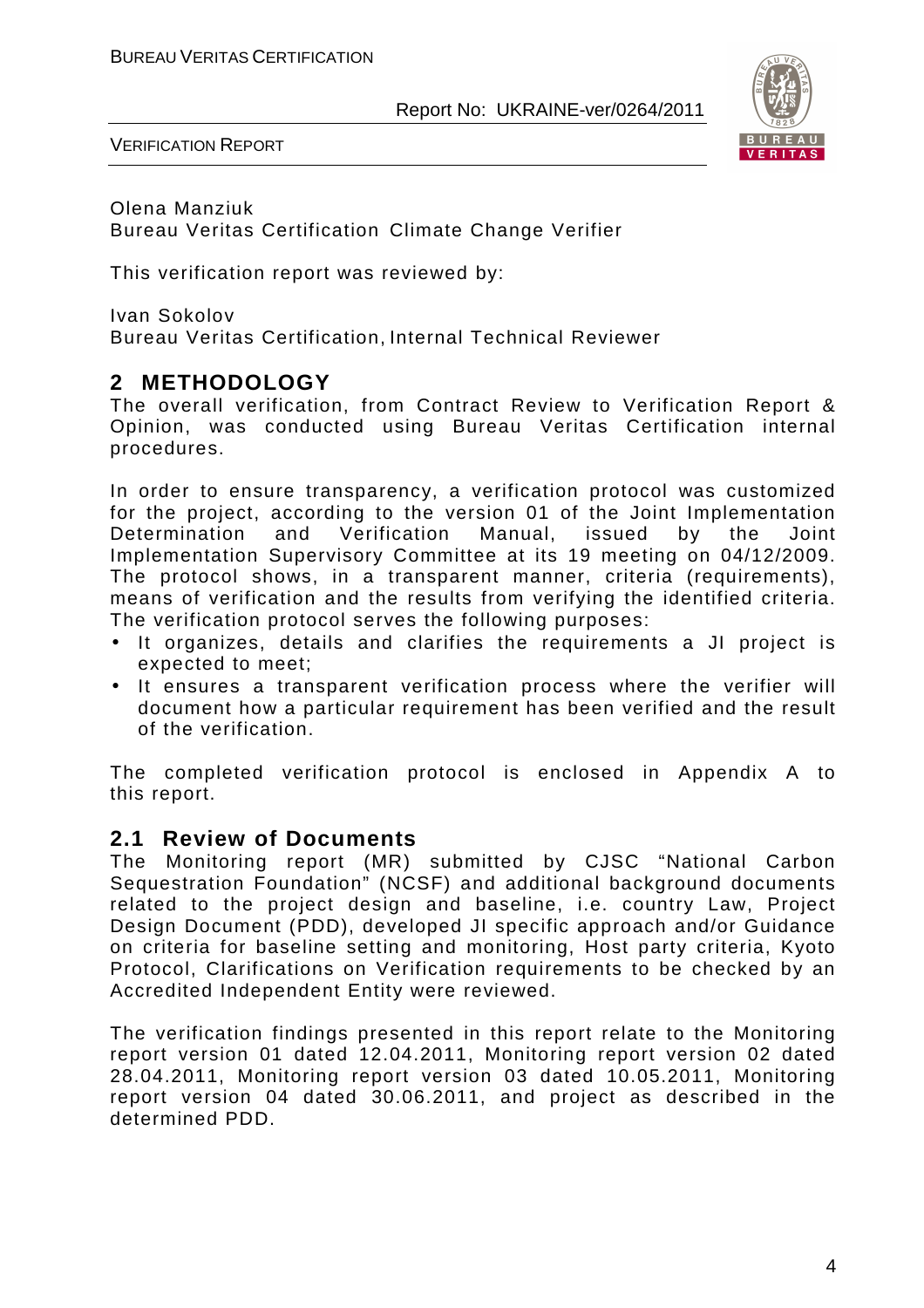

VERIFICATION REPORT

## **2.2 Follow-up Interviews**

On 22.02.2011 Bureau Veritas Certification during site visit performed interviews with project stakeholders to confirm selected information and to resolve issues identified in the document review. Representatives of JSC "Zaporizhstal" and CJSC "NCSF" were interviewed (see References). The main topics of the interviews are summarized in Table 1.

| <b>Interviewed</b><br>organization                          | <b>Interview topics</b>                                                                                                                                                                                                                                                                                                 |
|-------------------------------------------------------------|-------------------------------------------------------------------------------------------------------------------------------------------------------------------------------------------------------------------------------------------------------------------------------------------------------------------------|
| <b>JSC</b><br>"Zaporizhstal                                 | Organizational structure<br>➤<br>Responsibilities and authorities<br>Training of personnel<br>Quality management procedures and technology<br>Implementation of equipment (records)<br>$\triangleright$ Metering equipment control<br>Metering record keeping system, database<br>$\triangleright$ Monitoring procedure |
| CJSC<br>"National<br>Carbon<br>Sequestration<br>Foundation" | $\triangleright$ Baseline methodology<br>Monitoring plan<br>➤<br><b>Monitoring report</b><br>➤<br>Deviations from PDD<br>➤<br>Emission reduction calculation                                                                                                                                                            |

#### **Table 1 Interview topics**

## **2.3 Resolution of Clarification, Corrective and Forward Action Requests**

The objective of this phase of the verification is to raise the requests for corrective actions and clarification and any other outstanding issues that needed to be clarified for Bureau Veritas Certification positive conclusion on the GHG emission reduction calculation.

If the Verification Team, in assessing the monitoring report and supporting documents, identifies issues that need to be corrected, clarified or improved with regard to the monitoring requirements, it should raise these issues and inform the project participants of these issues in the form of:

(a) Corrective action request (CAR), requesting the project participants to correct a mistake that is not in accordance with the monitoring plan;

(b) Clarification request (CL), requesting the project participants to provide additional information for the AIE to assess compliance with the monitoring plan;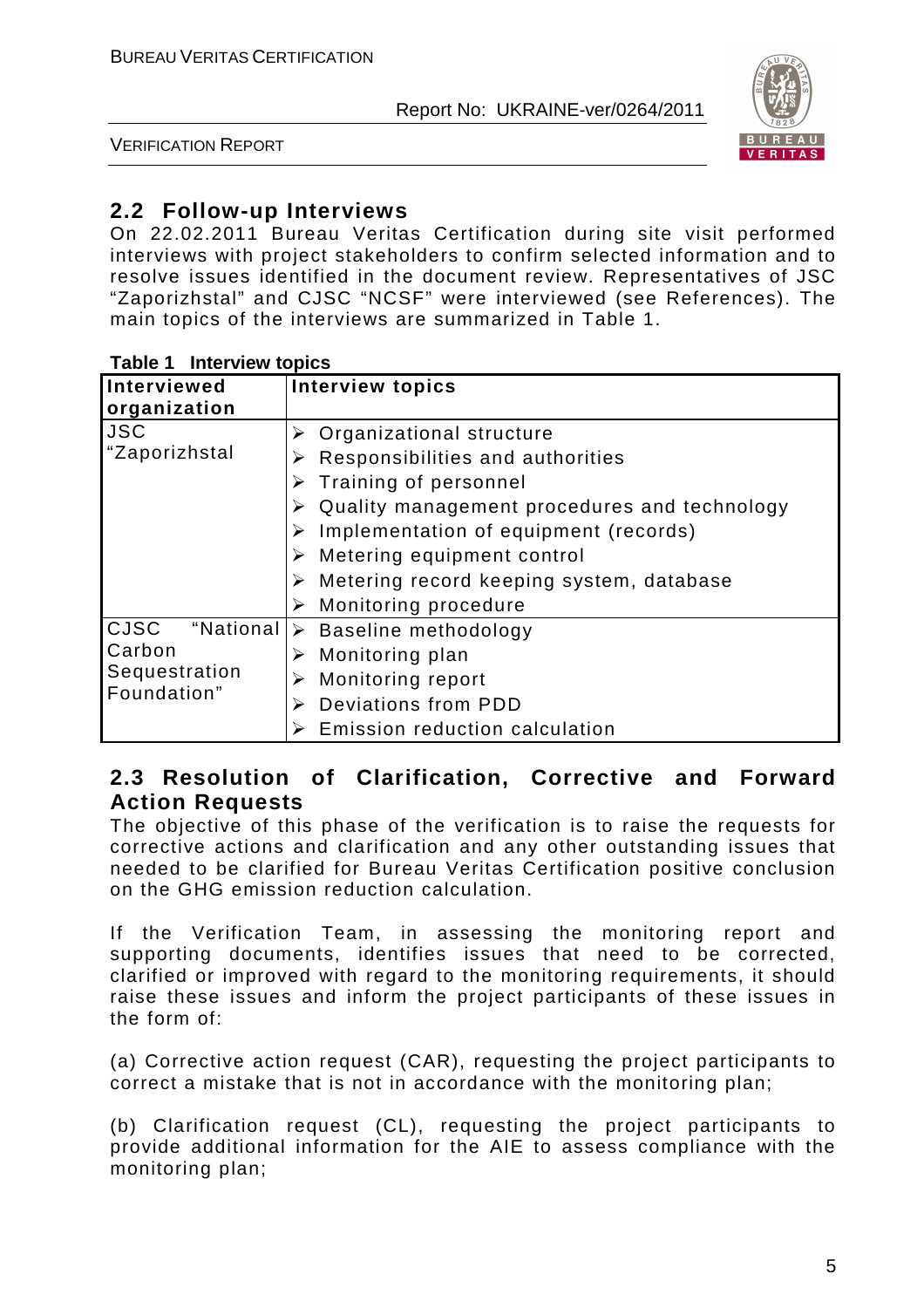

VERIFICATION REPORT

(c) Forward action request (FAR), informing the project participants of an issue, relating to the monitoring that needs to be reviewed during the next verification period.

To guarantee the transparency of the verification process, the concerns raised are documented in more detail in the verification protocol in Appendix A.

## **3 VERIFICATION CONCLUSIONS**

In the following sections, the conclusions of the verification are stated.

The findings from the desk review of the original monitoring documents and the findings from interviews during the follow up visit are described in the Verification Protocol in Appendix A.

The Clarification Requests, Corrective Action Requests and Forward Action Requests are stated, where applicable, in the following sections and are further documented in the Verification Protocol in Appendix A. The verification of the project resulted in 08 Corrective Action Requests and 04 Clarification Requests.

The number between brackets at the end of each section corresponds to the DVM paragraph.

## **3.1 Remaining issues and FARs from previous verifications**

Remaining issues and FARs from previous verification are absent. Not applicable.

## **3.2 Project approval by Parties involved (90-91)**

JI project "Energy efficiency increase in steelmaking and sinter plants JSC "Zaporizhstal", Ukraine" is underway for Approval by Host Party. Written project approval by Ukraine will be issued by the DFP of that Party when submitting the first verification report to the secretariat for publication in accordance with paragraph 38 of the JI guidelines, at the latest. CAR01 will be automatically closed if the Letter of Approval is issued by Party involved in the regarded JI project.

## **3.3 Project implementation (92-93)**

JI project for energy efficiency increase in steelmaking and sinter plants by introduction of new gas burners with spay and niche technology is fulfilled at JSC "Zaporizhstal".

The purpose of the considered JI project is installation of gas burners with spray and niche technology designed by CJSC "ZPK "Specgazprom" on aggregates in steelmaking and sinter plants. According to the provided information, there is known that the gas burners with spray and niche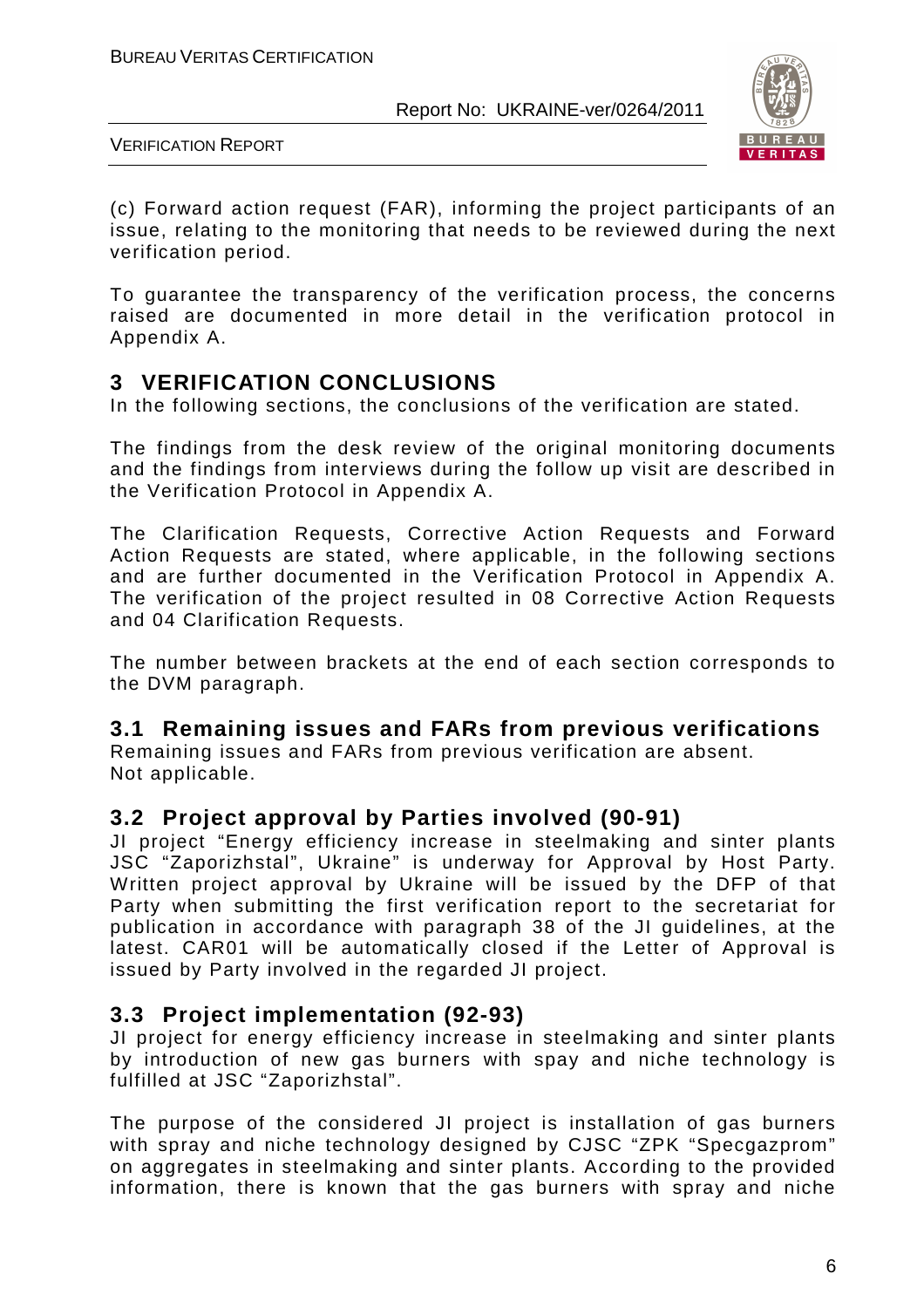

VERIFICATION REPORT

technology have same construction and technological qualities that provide to more effective combustion of natural gas by steel and sinter production in comparison with other types of burners. Described situation leads to the decrease of natural gas consumption in the metallurgical works and as a result to greenhouse gases emissions reductions from fuel combustion. As a fact, natural gas is used in steelmaking plant for metal heating by steel smelting and in sinter plant for firing of sinter charge by sinter production at JSC "Zaporizhstal".

As described in the documents, the decision to implement the project on the installation of gas burners with spray and niche technology in sinter and steelmaking plants at the JSC "Zaporizhstal" was taken in 2005. The replacement of gas burners is implemented stepwise in 2005-2009. The work documentation is elaborated for each aggregate for new gas burners installation in period of installation works. The final replacement of traditional burners in the burner with spray and niche technology is made in 2009.

At the present monitoring period all devices were installed. As planned, 58 burners with spray and niche technology in sinter and steelmaking plants are in operation. Thus, emission reductions are achieved due to installed burners at steel smelting plant and in sinter plant of JSC "Zaporizhstal".

## **3.4 Compliance of the monitoring plan with the monitoring methodology (94-98)**

The monitoring occurred in accordance with the monitoring plan included in the PDD regarding which the determination has been deemed final and is so listed on the UNFCCC JI website.

For calculating the emission reductions key factors, such as emission factor of the natural gas consumption, production level, amount of the fuel consumption, fuel quality, etc., influencing the baseline emissions and the activity level of the project and the emissions due to the JI project as well as risks associated with the project were taken into account, as appropriate.

Data sources used for calculating emission reductions are clearly identified, reliable and transparent. On site responsible persons register data from the measurement equipments and fixed monitoring data to logbooks, monthly data collected to the technical reports. Moreover, there is electronic database of monitoring data. All roles and responsibilities are described in details in the Monitoring report. Also, In the MR there is provided the chart which described the monitoring scheme of data collection, data delivery and data processing.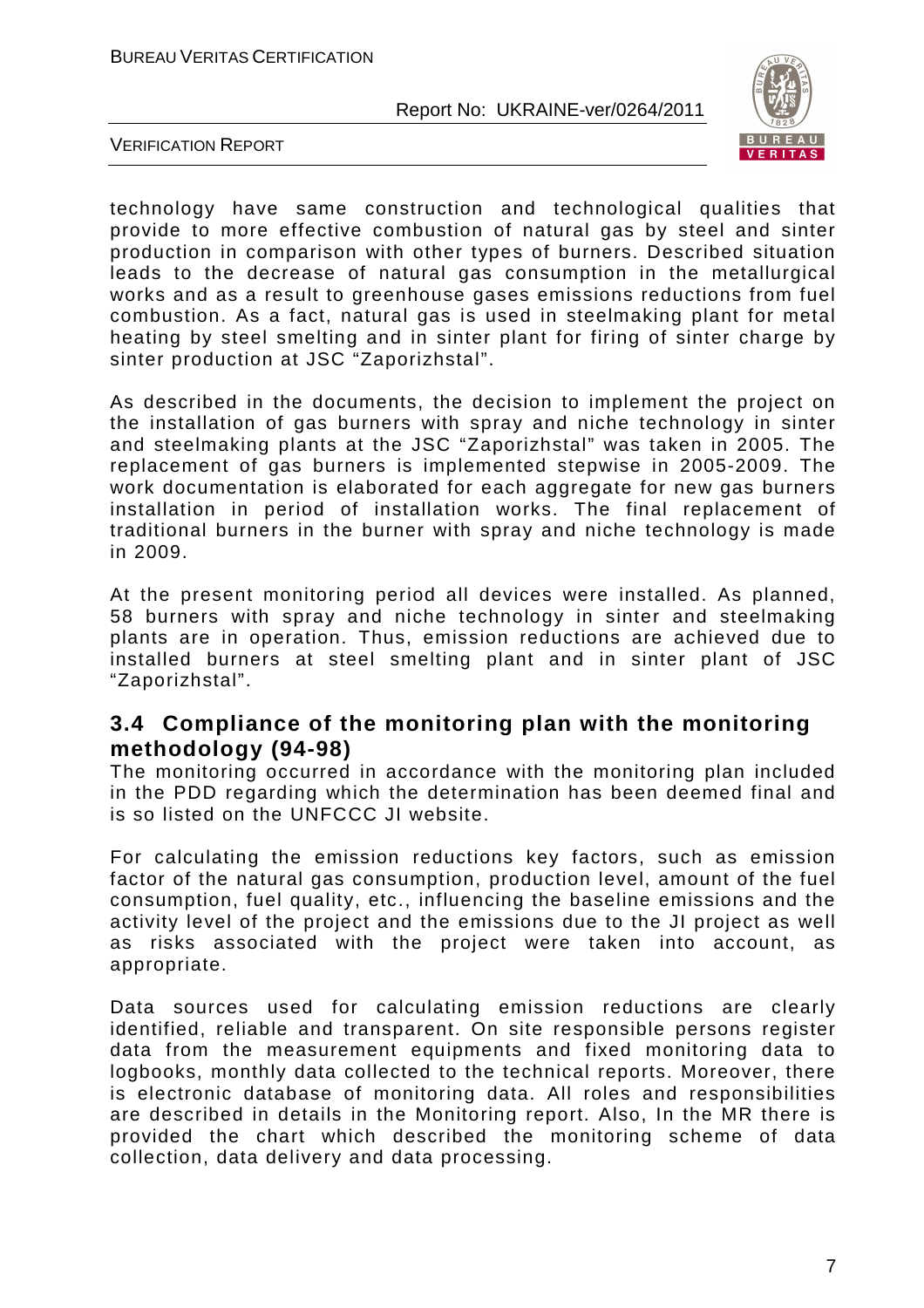

VERIFICATION REPORT

Carbon emission factor from natural gas consumption is used for calculation of emissions and emission reductions. This factor is monitored and calculated through the crediting period of the JI project. The formula that used for  $CO<sub>2</sub>$  emission factor calculation is selected by carefully balancing accuracy and reasonableness, and appropriately justified of the choice.

The calculation of emission reductions is based on conservative assumptions and the most plausible scenarios in a transparent manner. As a result of documents revision, all data connected with estimation of emission reduction are consistent through the Monitoring report and excel spreadsheets with calculation.

All calculations of project emissions, baseline emissions, and emission reduction were performed using equations that stated in the approved monitoring plan.

The monitoring periods per component of the project are clearly specified in the monitoring report and do not overlap with those for which verifications were already deemed final in the past.

## **3.5 Revision of monitoring plan (99-100)**

Not applicable for this verification process.

## **3.6 Data management (101)**

The data and their sources, provided in Monitoring report, are clearly identified, reliable and transparent (refer to section 3.4 of this report).

The implementation of data collection procedures is in accordance with the monitoring plan, including the quality control and quality assurance procedures. Monitoring procedure was described in details in the plant standard STP 8.2-13-10 Integral management system of monitoring of greenhouse gas emission reductions. The monitoring standard at JSC "Zaporizhstal" was developed based on the monitoring plan approved in the frame of project design document version 02 dated 15.03.2011. This standard is mentioned in the section "References" of this report (see the item 76 of section 5 "References").

During site visit, all passports of measurement equipments that used in the JI project were provided for revision. Thus, the function of the monitoring equipment, including its calibration status, is in order.

The evidence and records used for the monitoring are maintained in a traceable manner. Technical reports of steel melting plant and sinter plant, certificates of natural gas quality, and other monitoring documents were reviewed. As a matter of fact, monitoring data from the monitoring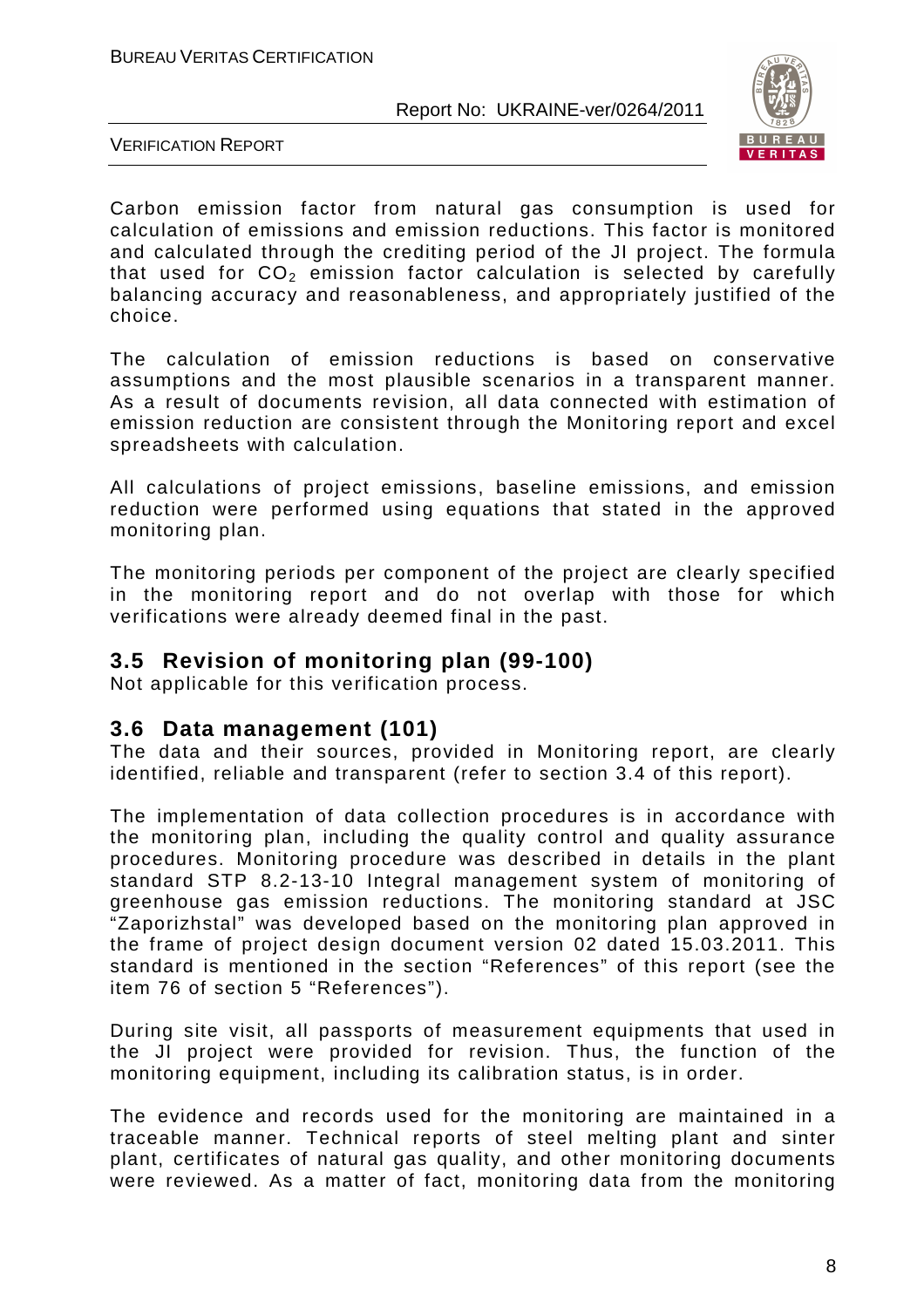

VERIFICATION REPORT

report and excel spreadsheets are in compliance to the data from the initial monitoring documents.

The data collection and management system for the project is in accordance with the monitoring plan. Furthermore, internal audits and checking measures are carried out regularly as was planned.

According to PDD version 02 dated 15.03.2011, emission reductions during of 2008-2010 monitoring period were expected to be 275,720 t  $CO<sub>2</sub>$ equivalents. According to Monitoring report, emission reductions achieved are  $280.812$  t  $CO<sub>2</sub>$  equivalents. The difference in the emission reductions is explained as follows: GHG emission reductions for current monitoring period based on actual monitoring data, and deviations were explained by increase of steel production in 2010 on 67,460 t in comparison with the forecasted values used for GHG emission reductions estimation on stage of the PDD elaboration.

The calculation of emission reductions is based on conservative assumptions and the most plausible scenarios in a transparent manner.

## **3.7 Verification regarding programmes of activities (102- 110)**

Not applicable.

## **4 VERIFICATION OPINION**

Bureau Veritas Certification has performed the initial and periodic verification of the JI project "Energy efficiency increase in steelmaking and sinter plants JSC "Zaporizhstal", Ukraine" in Ukraine, which applies JI specific approach. The verification was performed on the basis of UNFCCC criteria and host country criteria and also on the criteria given to provide for consistent project operations, monitoring and reporting.

The verification consisted of the following three phases: i) desk review of the project design and the baseline and monitoring plan; ii) follow-up interviews with project stakeholders; iii) resolution of outstanding issues and the issuance of the final verification report and opinion.

The management of CJSC "National Carbon Sequestration Foundation" is responsible for the preparation of the GHG emissions data and the reported GHG emissions reductions of the project on the basis set out within the project Monitoring and Verification Plan indicated in the final PDD version 02 dated 15.03.2011. The development and maintenance of records and reporting procedures in accordance with that plan, including the calculation and determination of GHG emission reductions from the project, is the responsibility of the management of the project.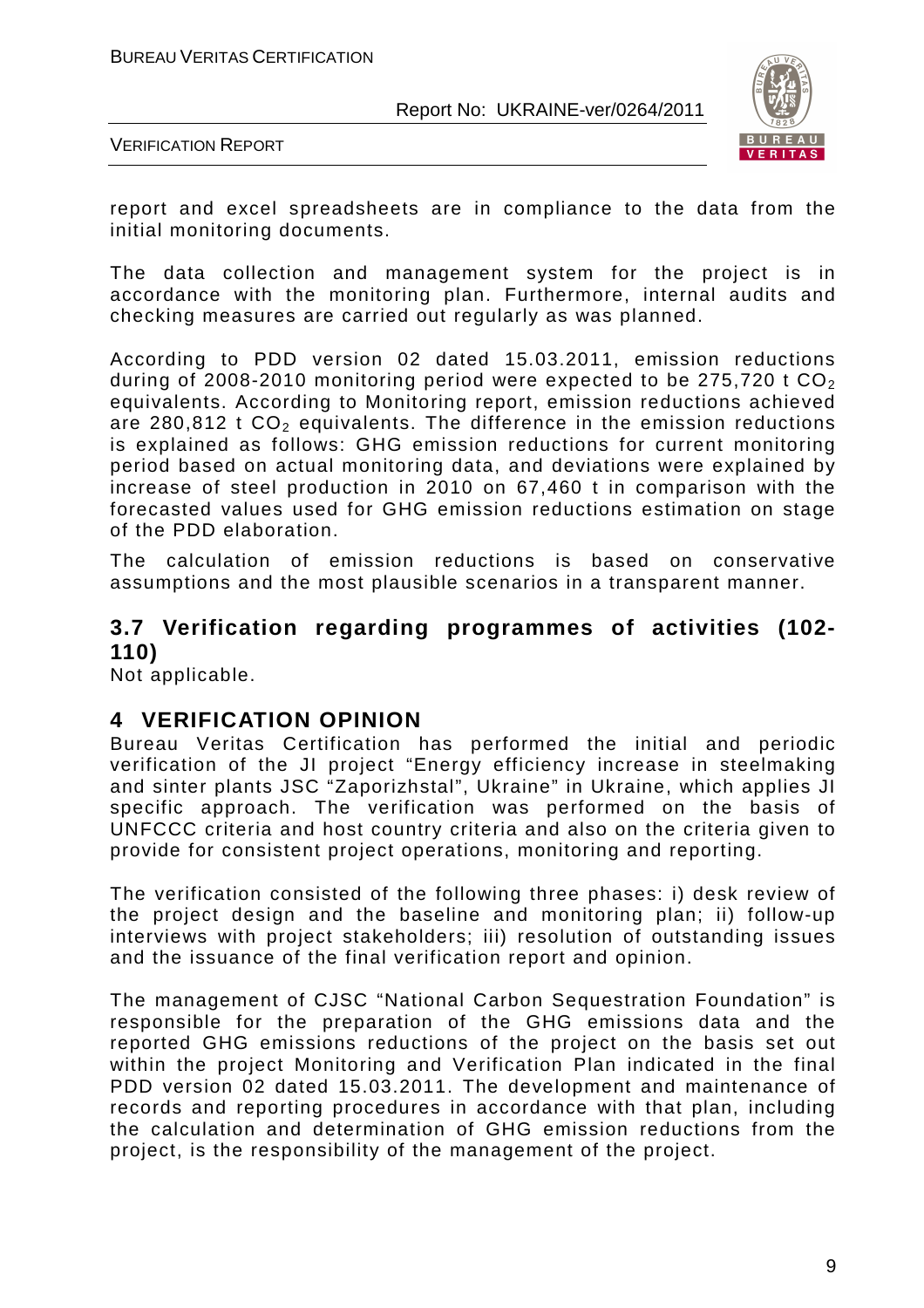

VERIFICATION REPORT

Bureau Veritas Certification verified the project Monitoring report version 04 dated 30.06.2011 for the reporting period as indicated below. Bureau Veritas Certification confirms that the project is implemented as planned and described in approved project design documents. Installed equipment being essential for generating emission reduction runs reliably and is calibrated appropriately. The monitoring system is in place and the project is generating GHG emission reductions.

Bureau Veritas Certification can confirm that the GHG emission reduction is accurately calculated and is free of material errors, omissions, or misstatements. Our opinion relates to the project's GHG emissions and resulting GHG emissions reductions reported and related to the approved project baseline and monitoring, and its associated documents. Based on the information we have seen and evaluated, we confirm, with a reasonable level of assurance, the following statement:

| Reporting period: From 01/01/2008 to 31/12/2010<br>Reporting period from 01/01/2008 to 31/12/2008<br><b>Baseline emissions</b><br>Project emissions<br>Emission reductions (Year 2008): 88,689 | : 545,793<br>: 457,104  | t CO <sub>2</sub> equivalents<br>t CO <sub>2</sub> equivalents<br>t CO <sub>2</sub> equivalents |
|------------------------------------------------------------------------------------------------------------------------------------------------------------------------------------------------|-------------------------|-------------------------------------------------------------------------------------------------|
| Reporting period from 01/01/2009 to 31/12/2009<br><b>Baseline emissions</b><br>Project emissions<br>Emission reductions (Year 2009): 98,052                                                    | : 440,868<br>: 342, 816 | t CO <sub>2</sub> equivalents<br>t CO <sub>2</sub> equivalents<br>t CO <sub>2</sub> equivalents |
| Reporting period from 01/01/2010 to 31/12/2010<br><b>Baseline emissions</b><br>Project emissions<br>Emission reductions (Year 2010): 94,071                                                    | : 488, 137<br>: 394.066 | t CO <sub>2</sub> equivalents<br>t CO <sub>2</sub> equivalents<br>t CO <sub>2</sub> equivalents |

Total amount of emission reductions for the monitoring period from 01/01/2008 to 31/12/2010 is 280,812 t CO2 equivalents.

Emission reductions, project emissions and baseline emissions which are stated below are rounded by monitoring report developers to the whole figure (1t) and are based on calculations which are demonstrated in excel file attached to the monitoring report.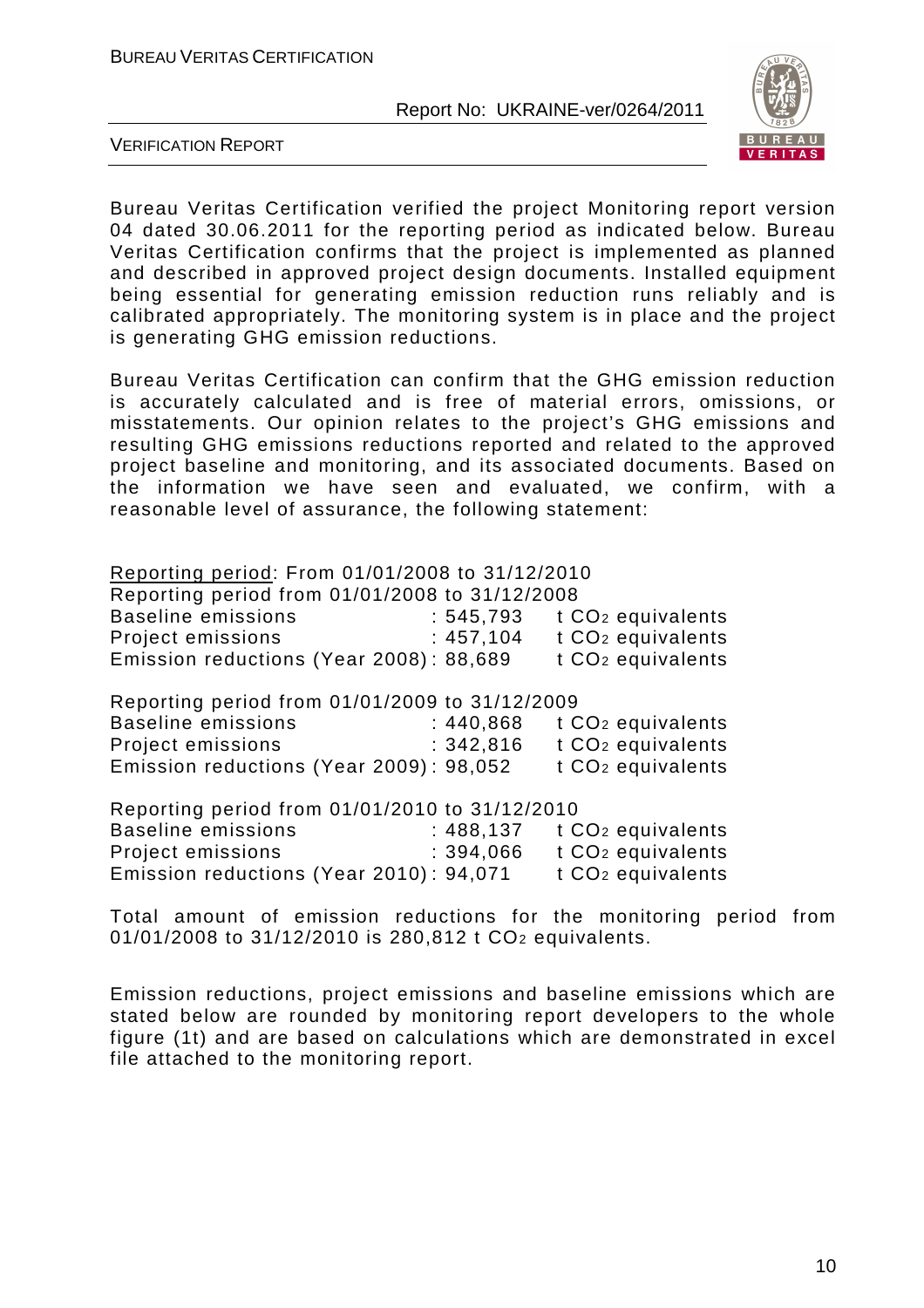

VERIFICATION REPORT

## **5 REFERENCES**

#### **Category 1 Documents:**

Documents provided by CJSC "NCSF" that relate directly to the GHG components of the project.

- /1/ PDD of the JI project "Energy efficiency increase in steelmaking and sinter plants JSC "Zaporizhstal", Ukraine" version 02 dated 15.03.2011
- /2/ Monitoring report for the period 01.01.2008 31.12.2010 of JI project "Energy efficiency increase in steelmaking and sinter plants JSC "Zaporizhstal", Ukraine" version 01 dated 12.04.2011
- /3/ Monitoring report for the period 01.01.2008 31.12.2010 of JI project "Energy efficiency increase in steelmaking and sinter plants JSC "Zaporizhstal", Ukraine" version 02 dated 28.04.2011
- /4/ Monitoring report for the period 01.01.2008 31.12.2010 of JI project "Energy efficiency increase in steelmaking and sinter plants JSC "Zaporizhstal", Ukraine" version 03 dated 10.05.2011
- /5/ Monitoring report for the period 01.01.2008 31.12.2010 of JI project "Energy efficiency increase in steelmaking and sinter plants JSC "Zaporizhstal", Ukraine" version 04 dated 30.06.2011
- /6/ Determination report #UKRAINE-det/0208/2011 of the JI project "Energy efficiency increase in steelmaking and sinter plants JSC "Zaporizhstal", Ukraine" dated 26.04.2011
- /7/ Letter of Approval #2011JI18 dated 31.05.2011 issued by NL Agency Ministry of Economic Affairs, Agriculture and Innovation
- /8/ Letter of Approval #1604/23/7 dated 22.06.2011 of JI project "Energy efficiency increase in steelmaking and sinter plants JSC "Zaporizhstal", Ukraine" issued by State Environmental Investment Agency of Ukraine

### **Category 2 Documents:**

Background documents related to the design and/or methodologies employed in the design or other reference documents.

- /1/ Report of the air protection for 2008. Form 2TP (air).
- /2/ Report of the air protection for 2009. Form 2TP (air).
- /3/ Report of the air protection for 2010. Form 2TP (air).
- /4/ Passport #359 on weighing machine ВВ-200 dated 02.12.2003, ser. #359, inv. #10600137. Verification results dated 06.10.2010.
- /5/ Passport #15Е on weighing machine (electronic and tensometric device of float weighing of ingots), ser. #04/1Е, inv. #10634567. Verification results dated 22.09.2010.
- /6/ Passport on measurement equipment parameters and environment features, Диск-250 meter, serial #120994. JSC "Zaporizhstal" Sinter Plant Measurement Equipment Area. Calibration results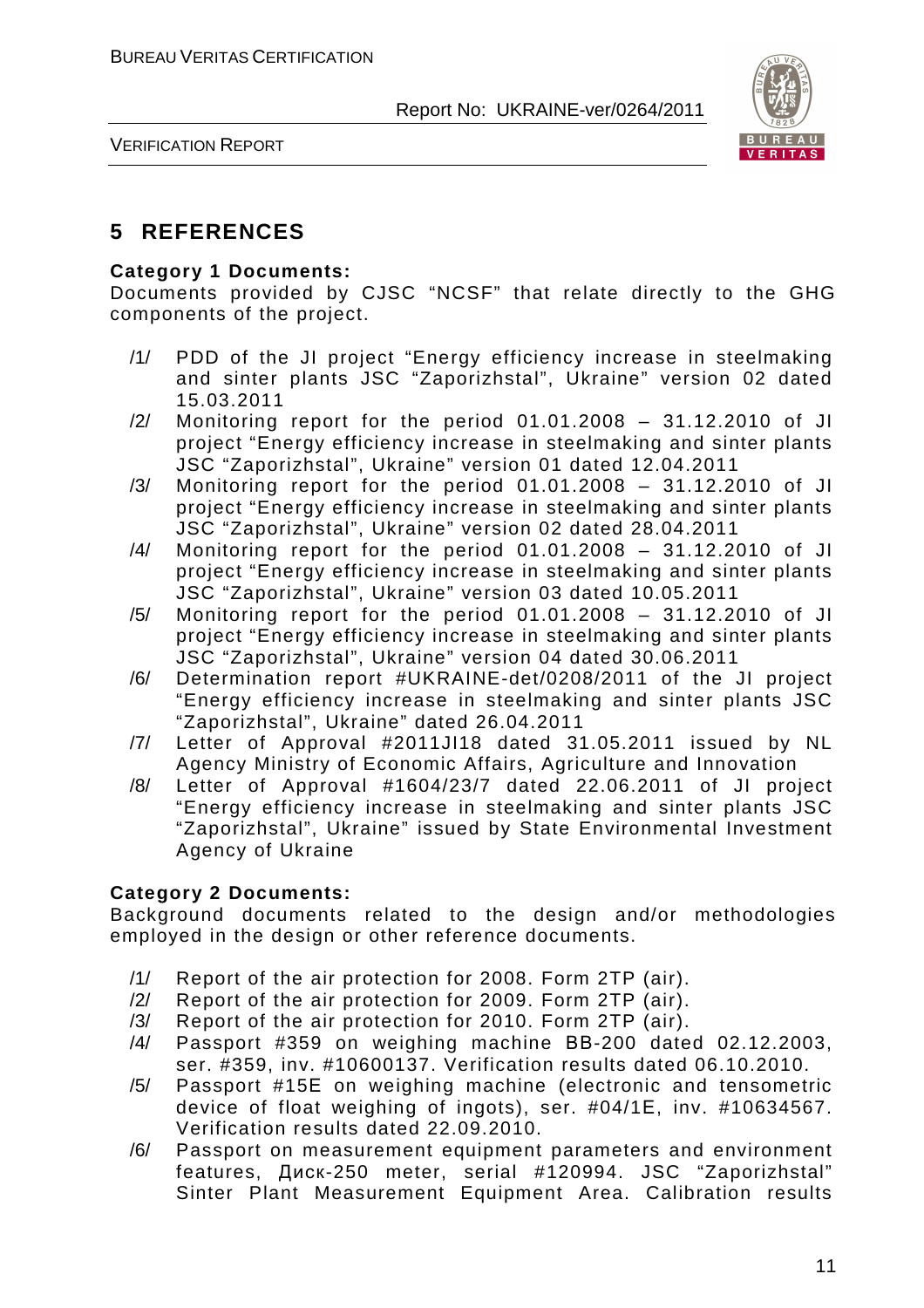



dated 01/04/2010 (2006, 2007, 2008, 2009)

- /7/ Passport on measurement equipment parameters and environment features, Диск-250 meter, serial #82670. JSC "Zaporizhstal" Sinter Plant Measurement Equipment Area. Calibration results dated 01/04/2010 (2006, 2007, 2008, 2009)
- /8/ Passport on measurement equipment parameters and features, ДМ3583, serial #1848, КСД-250, serial #73493. JSC "Zaporizhstal" Open-hearth Plant. Calibration results dated 06/05/2010
- /9/ Passport on measurement equipment parameters and features, ДМ3583, serial #2148, КСД-250, serial #73505. JSC "Zaporizhstal" Open-hearth Plant. Calibration results dated 17/06/2010 (2006, 2007, 2008, 2009)
- /10/ Passport on measurement equipment parameters and environment features, ДМ3583, serial #2328, КСД-3, serial #104934. JSC "Zaporizhstal" Open-hearth Plant. Calibration results dated 22/05/2008 (2006, 2007, 2008, 2009)
- /11/ Passport on measurement equipment parameters and environment features, ДМ3583, serial #2341, КСД-3, serial #223739. JSC "Zaporizhstal" Open-hearth Plant. State calibration results dated 14/05/2010 (2006, 2007, 2008, 2009)
- /12/ Passport on measurement equipment parameters and environment features, ДМ3583, serial #4713, КСД-3, serial #224123. JSC "Zaporizhstal" Open-hearth Plant. State calibration results dated 21/05/2010 (2006, 2007, 2008, 2009)
- /13/ Passport on measurement equipment parameters and environment features, ДМ3583, serial #4747, КСД-3, serial #163506. JSC "Zaporizhstal" Open-hearth Plant. State calibration results dated 01/06/2010 (2006, 2007, 2008, 2009)
- /14/ Passport on measurement equipment parameters and environment features, ДМ3583, serial #814, КСД-3, serial #262510. JSC "Zaporizhstal" Open-hearth Plant. State calibration results dated 30/04/2007 (2006)
- /15/ Passport on measurement equipment parameters and environment features, ДМ3583, serial #10245, КСД-3, serial #177952. JSC "Zaporizhstal" Open-hearth Plant. State calibration results dated 30/04/2007 (2006)
- /16/ Passport on measurement equipment parameters and environment features, ДМ3583, serial #11421, КСД-3, serial #264661. JSC "Zaporizhstal" Open-hearth Plant. State calibration results dated 04/06/2010 (2006, 2007, 2008, 2009)
- /17/ Passport on measurement equipment parameters and environment features, ДМ3583, serial #20759, КСД-250, serial #364557. JSC "Zaporizhstal" Open-hearth Plant. State calibration results dated 14/06/2010 (2006, 2007, 2008, 2009)
- /18/ Passport on measurement equipment parameters and environment features, ДМ3583, serial #25495, КСД-3, serial #104945. JSC "Zaporizhstal" Open-hearth Plant. State calibration results dated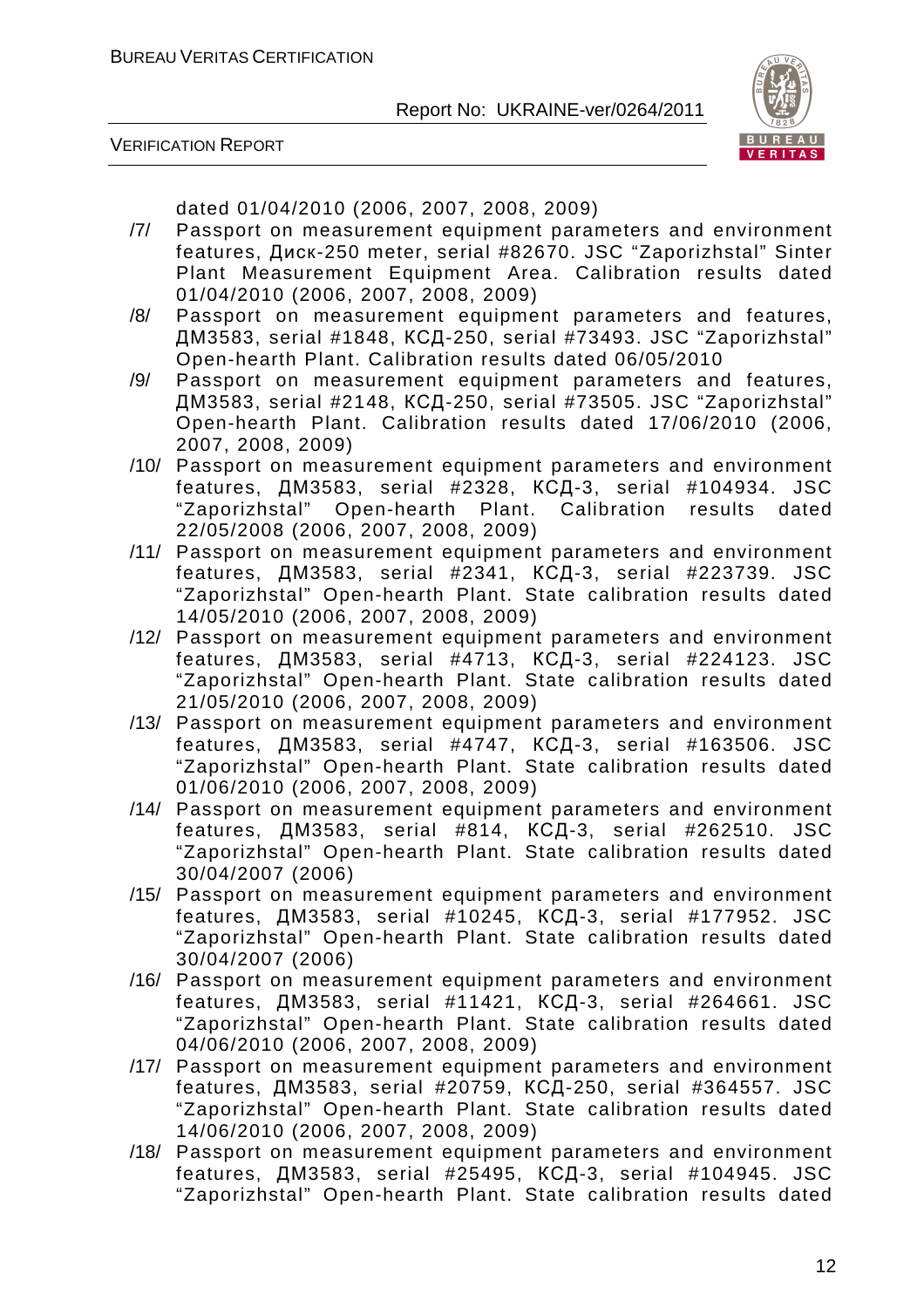

VERIFICATION REPORT

14/06/2007 (2006)

- /19/ Passport on measurement equipment parameters and environment features, ДМ3583, serial #39799, КСД-3, serial #104922. JSC "Zaporizhstal" Open-hearth Plant. State calibration results dated 14/05/2010 (2006, 2007, 2008, 2009)
- /20/ Passport on measurement equipment parameters and environment features, ДМ3583, serial #43637, КСД-3, serial #264663. JSC "Zaporizhstal" Open-hearth Plant. State calibration results dated 07/06/2010 (2006, 2007, 2008, 2009)
- /21/ Passport on measurement equipment parameters and environment features, ДМ3583, serial #45042, КСД-3, serial #191554. JSC "Zaporizhstal" Open-hearth Plant. State calibration results dated 18/05/2010 (2006, 2007, 2008, 2009)
- /22/ Passport on measurement equipment parameters and environment features, ДМ3583, serial #4889, КСД-3, serial #262396. JSC "Zaporizhstal" Open-hearth Plant. State calibration results dated 09/06/2010 (2006, 2007, 2008, 2009)
- /23/ Passport on measurement equipment parameters and environment features, ДМ3583, serial #4899, КСД-3, serial #147465. JSC "Zaporizhstal" Open-hearth Plant. State calibration results dated 01/06/2010 (2006, 2007, 2008, 2009)
- /24/ Passport on measurement equipment parameters and environment features, ДМ3583, serial #49713, КСД-3, serial #176449. JSC "Zaporizhstal" Open-hearth Plant. State calibration results on 4 quarter of 2005
- /25/ Passport on measurement equipment parameters and environment features, ДМ3583, serial #52357, КСД-3, serial #203102. JSC "Zaporizhstal" Open-hearth Plant. State calibration results dated 12/05/2010 (2006, 2007, 2008, 2009)
- /26/ Passport on measurement equipment parameters and environment features, ДМ3583, serial #5609, КСД-3, serial #275787. JSC "Zaporizhstal" Open-hearth Plant. State calibration results dated 14/05/2010 (2006, 2007, 2008, 2009)
- /27/ Passport on measurement equipment parameters and environment features, ДМ3583, serial #57955, КСД-3, serial #191690. JSC "Zaporizhstal" Open-hearth Plant. State calibration results dated 22/05/2008 (2006, 2007)
- /28/ Passport on measurement equipment parameters and environment features, ДМ3583, serial #6143, КСД-3, serial #164694. JSC "Zaporizhstal" Open-hearth Plant. State calibration results dated 26/05/2008 (2006, 2007)
- /29/ Passport on measurement equipment parameters and environment features, ДМ3583, serial #61757, КСД-250, serial #68574. JSC "Zaporizhstal" Open-hearth Plant. State calibration results dated 14/05/2010 (2006, 2007, 2008, 2009)
- /30/ Passport on measurement equipment parameters and environment features, ДМ3583, serial #61899, КСД-250, serial #73494. JSC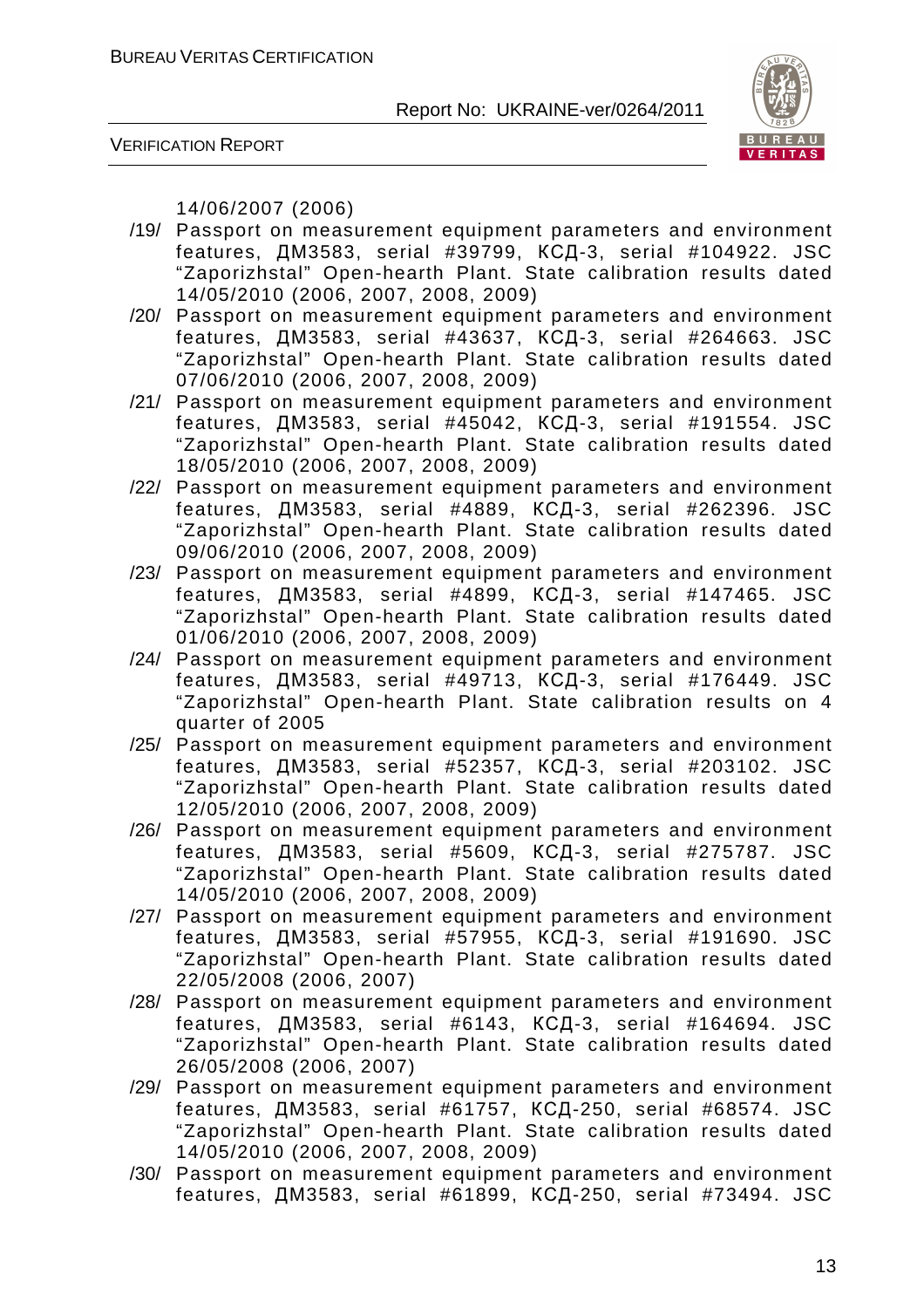

VERIFICATION REPORT

"Zaporizhstal" Open-hearth Plant. State calibration results for 2 quarter 2005

- /31/ Passport on measurement equipment parameters and environment features, ДМ3583, serial #6218, КСД-3, serial #141191. JSC "Zaporizhstal" Open-hearth Plant. State calibration results dated 17/06/2010 (2006, 2007, 2008, 2009)
- /32/ Passport on measurement equipment parameters and environment features, ДМ3583, serial #69685, КСД-3, serial #262464. JSC "Zaporizhstal" Open-hearth Plant. State calibration results for 4 quarter 2005
- /33/ Passport on measurement equipment parameters and environment features, ДМ3583, serial #7000, КСД-3, serial #141183. JSC "Zaporizhstal" Open-hearth Plant. State calibration results dated 26/05/2008 (2006, 2007)
- /34/ Passport on measurement equipment parameters and environment features, ДМ3583, serial #81725, КСД-3, serial #264697. JSC "Zaporizhstal" Open-hearth Plant. State calibration results dated 17/06/2010 (2006, 2007, 2008, 2009)
- /35/ Passport on measurement equipment parameters and environment features, ДМ3583, serial #81750, КСД-3, serial #191725. JSC "Zaporizhstal" Open-hearth Plant. State calibration results dated 31/05/2007 (2006)
- /36/ Passport on measurement equipment parameters and environment features, ДМ3583, serial #83336, КСД-3, serial #233716. JSC "Zaporizhstal" Open-hearth Plant. State calibration results dated 21/05/2010 (2006, 2007, 2008, 2009)
- /37/ Passport on measurement equipment parameters and environment features, ДМ3583, serial #86693, КСД-3, serial #176478. JSC "Zaporizhstal" Open-hearth Plant. State calibration results dated 09/06/2010 (2006, 2007, 2008, 2009)
- /38/ Passport on measurement equipment parameters and features, ДМ3583, serial #9673, КСД-250, serial #73492. JSC "Zaporizhstal" Open-hearth Plant. State calibration results dated 07/05/2010 (2006, 2007, 2008, 2009)
- /39/ Passport on measurement equipment parameters and features, ДМ, serial #61899, КСД-250, serial #73494. JSC "Zaporizhstal" Open-hearth Plant. State calibration results dated 11/06/2010 (2006, 2007, 2008, 2009)
- /40/ Passport on measurement equipment parameters and features, ДМ3583, serial #632848, Диск -250, serial #264703. JSC "Zaporizhstal" Open-hearth Plant. State calibration results for 4 quarter 2005
- /41/ Passport on measurement equipment parameters and features, Метран, serial #67501, Диск-250, serial #64229. JSC "Zaporizhstal" Gaseous department. State calibration results dated 18/11/2010 (2006, 2007, 2008, 2009)
- /42/ Passport on measurement equipment parameters and features,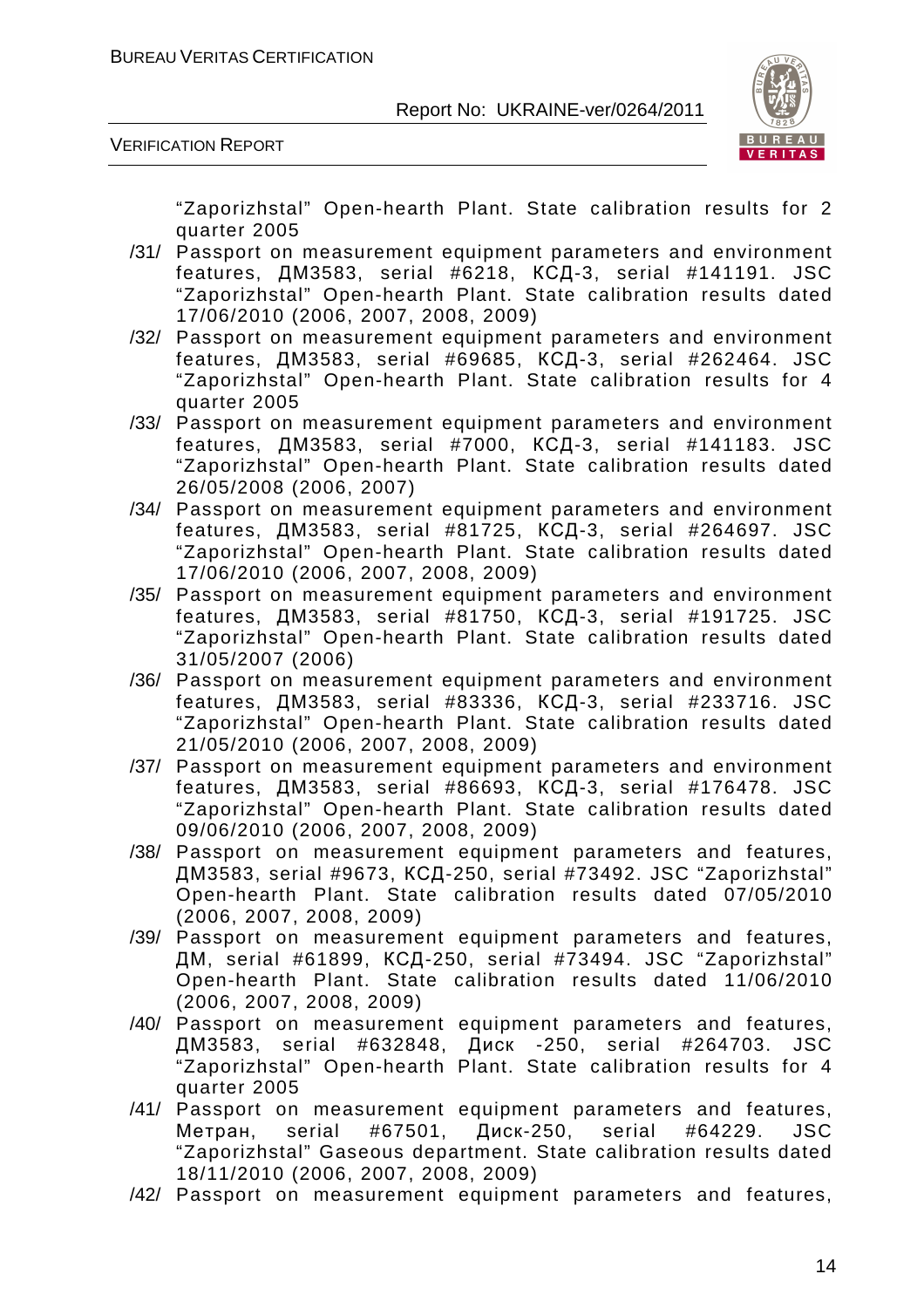

VERIFICATION REPORT

Метран, serial #77669, Диск-250, serial #28146. JSC "Zaporizhstal" Gaseous department. State calibration results dated 18/11/2010 (2006, 2007, 2008, 2009)

- /43/ Passport on measurement equipment parameters and features, Метран-100ДД, serial #67542. JSC "Zaporizhstal" Gaseous department. State calibration results dated 18/11/2010 (2006, 2007, 2008, 2009)
- /44/ Passport on measurement equipment parameters and features, Метран-100ДД, serial #67496. JSC "Zaporizhstal" Gaseous department. State calibration results dated 18/11/2010 (2006, 2007, 2008, 2009)
- /45/ Passport on measurement equipment parameters and features, МЭД, serial #11233. JSC "Zaporizhstal" Open-hearth Plant. State calibration results dated 17/06/2010 (2006, 2007, 2008, 2009)
- /46/ Passport on measurement equipment parameters and features, Сафир5420, serial #04691392. JSC "Zaporizhstal" Open-hearth Plant. State calibration results dated 18/05/2010 (2006, 2007, 2008, 2009)
- /47/ Passport on measurement equipment parameters and features, Сафир М-5410, serial #08147118. JSC "Zaporizhstal" Open-hearth Plant. State calibration results dated 06/05/2010 (2006, 2007, 2008, 2009)
- /48/ Passport on measurement equipment parameters and features, Сафир5420, serial #09276441. JSC "Zaporizhstal" Open-hearth Plant. State calibration results dated 06/05/2010 (2006, 2007, 2008, 2009)
- /49/ Passport on measurement equipment parameters and features, Сафир, serial #09311428. JSC "Zaporizhstal" Open-hearth Plant. State calibration results dated 05/05/2010 (2006, 2007, 2008, 2009)
- /50/ Passport on measurement equipment parameters and features, Сафир, serial #09328507. JSC "Zaporizhstal" Open-hearth Plant. State calibration results dated 21/06/2010 (2006, 2007, 2008, 2009)
- /51/ Passport on measurement equipment parameters and features, Сафир, serial #09332509. JSC "Zaporizhstal". State calibration results dated 21/06/2010 (2006, 2007, 2008, 2009)
- /52/ Passport on measurement equipment parameters and features, Сафир5420, serial #10245836. JSC "Zaporizhstal". State calibration results dated 12/05/2010 (2006, 2007, 2008, 2009)
- /53/ Passport on measurement equipment parameters and features, Сафир5420, serial #10251684. JSC "Zaporizhstal". State calibration results dated 06/05/2010 (2006, 2007, 2008, 2009)
- /54/ Passport on measurement equipment parameters and features, Сафир5420, serial #10253454. JSC "Zaporizhstal". State calibration results dated 21/06/2010 (2006, 2007, 2008, 2009)
- /55/ Measurement equipment calibration certificate #002376 dated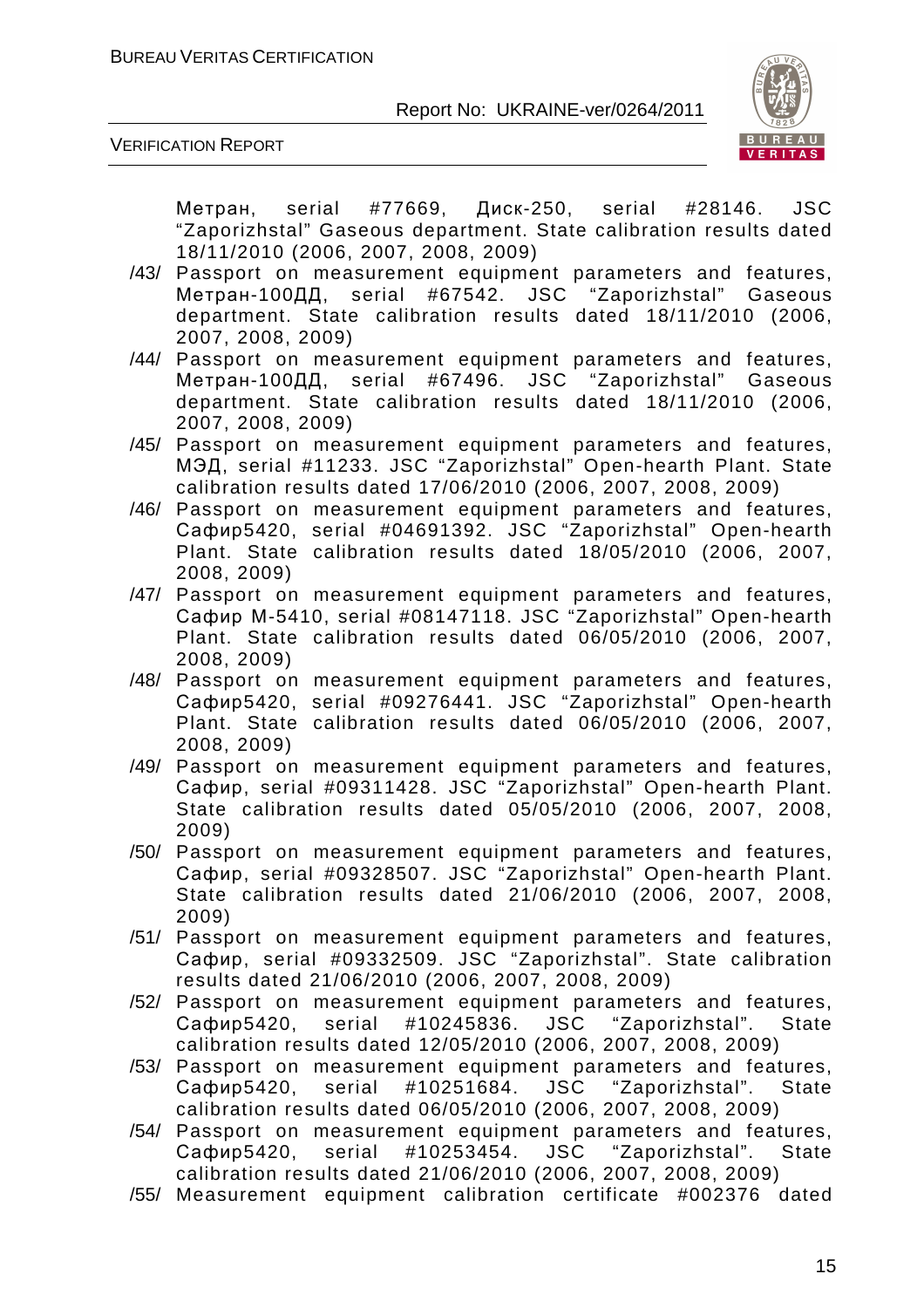

|      | Флоутек measuring unit, serial #583. Valid<br>02/09/2004,<br>till                                |
|------|--------------------------------------------------------------------------------------------------|
|      | 02/09/2006                                                                                       |
| /56/ | equipment calibration certificate<br>#2367<br>Measurement<br>dated                               |
|      | Флоутек measuring unit, serial #582. Valid<br>15/08/2006,<br>till                                |
|      | 15/08/2008                                                                                       |
| /57/ | protocol #0417<br>dated<br>05/08/2008<br>Calibration<br>Флоутек<br>on                            |
|      | measuring unit, serial #497                                                                      |
| /58/ | Measurement equipment calibration certificate #2-0476-10 dated                                   |
|      | 29/07/2010, Флоутек measuring unit, serial<br>#583. Valid<br>till                                |
|      | 29/07/2012                                                                                       |
| /59/ | Monthly technical reports on sinter plant operation for 2008                                     |
| /60/ | Monthly technical reports on sinter plant operation for 2009                                     |
| /61/ | Monthly technical reports on sinter plant operation for 2010                                     |
| /62/ | Monthly data on fuel and oxygen consumption at OHP for 2008                                      |
| /63/ | Monthly data on fuel and oxygen consumption at OHP for 2009                                      |
| /64/ | Monthly data on fuel and oxygen consumption at OHP for 2010                                      |
| /65/ | Monthly certificates<br>natural<br>gas<br>on<br>physic<br>and<br>chemical                        |
|      | parameters for 2004                                                                              |
| /66/ | Monthly certificates<br>chemical<br>natural<br>physic<br>and<br>on<br>gas                        |
|      | parameters for 2005                                                                              |
| /67/ | Monthly certificates<br>chemical<br>physic<br>natural<br>and<br>on<br>gas                        |
|      | parameters for 2006                                                                              |
| /68/ | Monthly certificates<br>chemical<br>natural<br>physic<br>and<br>gas<br>on                        |
|      | parameters for 2007                                                                              |
| /69/ | Monthly certificates<br>chemical<br>natural<br>gas<br>physic<br>and<br>on                        |
|      | parameters for 2008                                                                              |
| /70/ | Monthly certificates<br>chemical<br>natural<br>physic<br>gas<br>and<br>on                        |
| /71/ | parameters for 2009<br>Monthly certificates<br>chemical<br>natural<br>physic<br>and<br>on<br>gas |
|      | parameters for 2010                                                                              |
|      | /72/ Monthly data on natural NCV for January 2004 - December 2010                                |
| /73/ | Monthly report on gaseous department operation for 2008                                          |
| /74/ | Monthly report on gaseous department operation for 2009                                          |
|      | /75/ Monthly report on gaseous department operation for 2010                                     |
|      | /76/ STP 8.2-13-10 Integral management system of monitoring of                                   |
|      | greenhouse gas emission reductions                                                               |
|      | /77/ Letter #2026415 of JSC "Zaporizhstal" to National Environmental                             |
|      | Investment Agency of Ukraine                                                                     |
|      | /78/ List of premises that are transferred in the ownership of                                   |
|      | Zaporizhzhia Steelmaking and Sinter plants JSC "Zaporizhstal",                                   |
|      | dated 09/08/200. State Property Fund of Ukraine                                                  |
| /79/ | Attestation certificate #06544-5-1-26/3-FOMC issued<br>by the                                    |
|      | Laboratory of Environmental Protection to JSC "Zaporizhstal",                                    |
|      | dated 21/05/2010. Valid till 21/05/2013                                                          |
|      | /80/ Letter of Endorsement #1088/23/7 of the JI project "Energy                                  |
|      | efficiency increase in steelmaking and sinter plants<br><b>JSC</b>                               |
|      | "Zaporizhstal", Ukraine" dated 29/04/2011                                                        |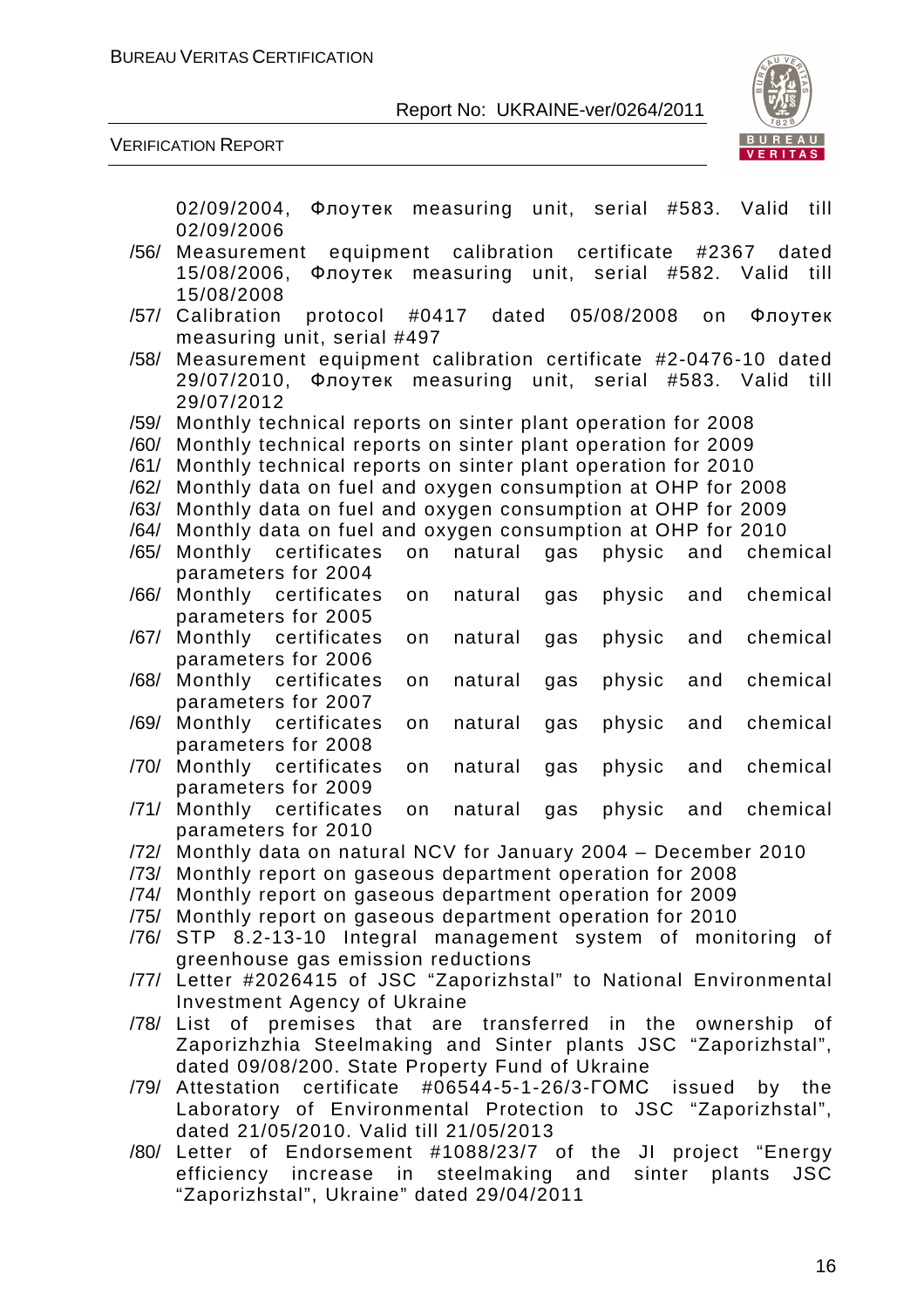



- /81/ Certificates on measurement equipments verification.
- /82/ Certificates on working measurement equipments verification.
- /83/ Passport of measurement equipment of parameters and environmental characteristics JSC "Zaporizhstal" (Laboratory of environmental protection), ser. #193752. Results of the state verification dated 14.07.2010.
- /84/ Letter #84/2036798 dated 13.05.2011 of explanation of situation connected with Permission on pollutant emissions by stationary sources into the air of JSC "Zaporizhstal".
- /85/ Statements of JSC "Zaporizhstal" dated 04.08.2010, dated 13.08.2008, dated 22.08.2006, dated 06.09.2004.

#### **Persons interviewed:**

List persons interviewed during the verification or persons that contributed with other information that are not included in the documents listed above.

- /1/ S. Chernyshov Deputy chief of furnaces and heat-and-power engineering of Marten shop at JSC "Zaporizhstal";
- /2/ P. Sidelnikov Deputy chief of energy equipment of sinter plant at JSC "Zaporizhstal";
- /3/ R. Zemenkov Chief of methodology and economic calculation bureau of economic planning department at JSC "Zaporizhstal";
- /4/ V. Yarysh Deputy chief of chief power engineer department at JSC "Zaporizhstal";
- /5/ I. Holina Chief of Laboratory of environmental protection at JSC "Zaporizhstal";
- /6/ M. Nechyporuk Deputy chief of training department at JSC "Zaporizhstal";
- /7/ T. Starodub Accepter of sinter plant at JSC "Zaporizhstal";
- /8/ O. Lotenkov Deputy chief of roughing shop at JSC "Zaporizhstal";
- /9/ S. Pshygodskij Director of external trade department at JSC "Zaporizhstal";
- /10/ R. Kazakov Principal specialist CJSC "NCSF".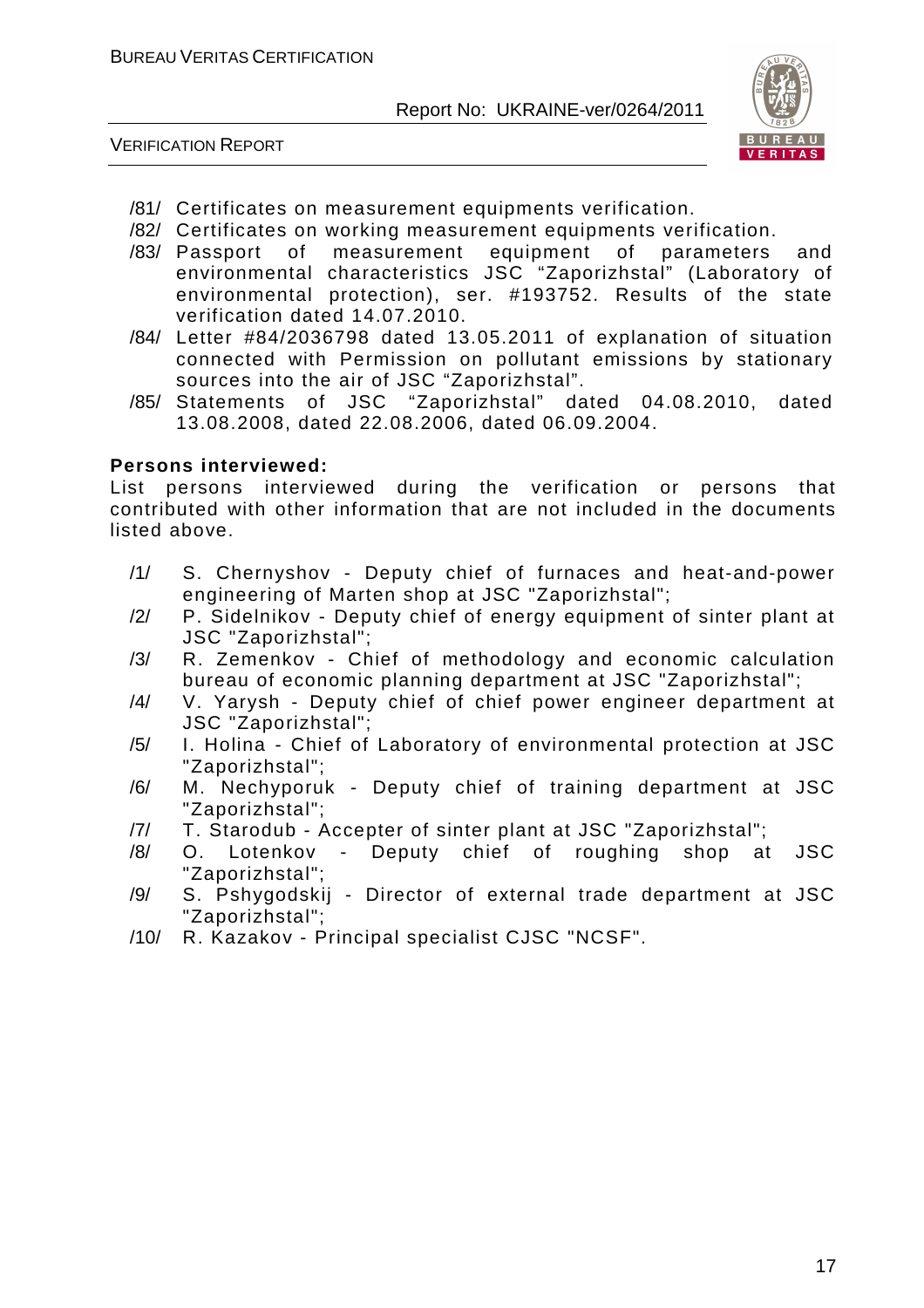

VERIFICATION REPORT

## APPENDIX A: COMPANY PROJECT VERIFICATION PROTOCOL

### **Table 1 Check list for verification, according to the JOINT IMPLEMENTATION DETERMINATION AND VERIFICATION MANUAL (Version 01)**

| <b>DVM</b><br>Paragra | <b>Check Item</b>                                                                                                                                                                          | Initial finding                                                                                                                                                                                                                       | <b>Draft</b><br><b>Conclusi</b> | <b>Final</b><br><b>Conclusi</b> |
|-----------------------|--------------------------------------------------------------------------------------------------------------------------------------------------------------------------------------------|---------------------------------------------------------------------------------------------------------------------------------------------------------------------------------------------------------------------------------------|---------------------------------|---------------------------------|
| ph                    |                                                                                                                                                                                            |                                                                                                                                                                                                                                       | on                              | on                              |
|                       | Project approvals by Parties involved                                                                                                                                                      |                                                                                                                                                                                                                                       |                                 |                                 |
| 90                    | Has the DFPs of at least one Party<br>involved, other than the host Party,<br>issued a written project approval                                                                            | Corrective Action Request 01<br>$(CAR01)$ .<br>Please, provide Letter of Approval by Host<br>Party of the JI project.                                                                                                                 | CAR01                           | OK.                             |
|                       | submitting the<br>when<br>first  <br>verification report to the secretariat  <br>for publication in accordance with                                                                        | Corrective Action Request 02 (CAR02). Party<br>B of the project was not determined in the<br>PDD. Please, indicate in the Monitoring report                                                                                           | CAR02                           |                                 |
|                       | paragraph 38 of the JI guidelines,<br>at the latest?                                                                                                                                       | Party B that involved to considered JI project.<br>Corrective Action Request 08 (CAR08).<br>Please, indicate in the Monitoring report<br>registration reference number of the JI<br>project.                                          | CAR08                           |                                 |
| 91                    | Are all the written project approvals<br>by Parties involved unconditional?                                                                                                                | Refer to the section 90 of this protocol above.                                                                                                                                                                                       |                                 |                                 |
|                       | <b>Project implementation</b>                                                                                                                                                              |                                                                                                                                                                                                                                       |                                 |                                 |
| 92                    | Has the project been implemented<br>with<br><b>PDD</b><br>the<br>in accordance<br>regarding which the determination<br>has been deemed final and is so<br>listed on the UNFCCC JI website? | Implementation of the project activity was<br>realized<br>according<br>to<br>the<br>project<br>implementation schedule described in the<br>project design document.<br>There are no deviations or revisions to the<br>determined PDD. | OK.                             | OK.                             |
| 93                    | What is the status of operation of $ $<br>the project during the monitoring                                                                                                                | Monitoring report indicated the current status<br>of the project activity implementation. Based                                                                                                                                       |                                 | <b>OK</b>                       |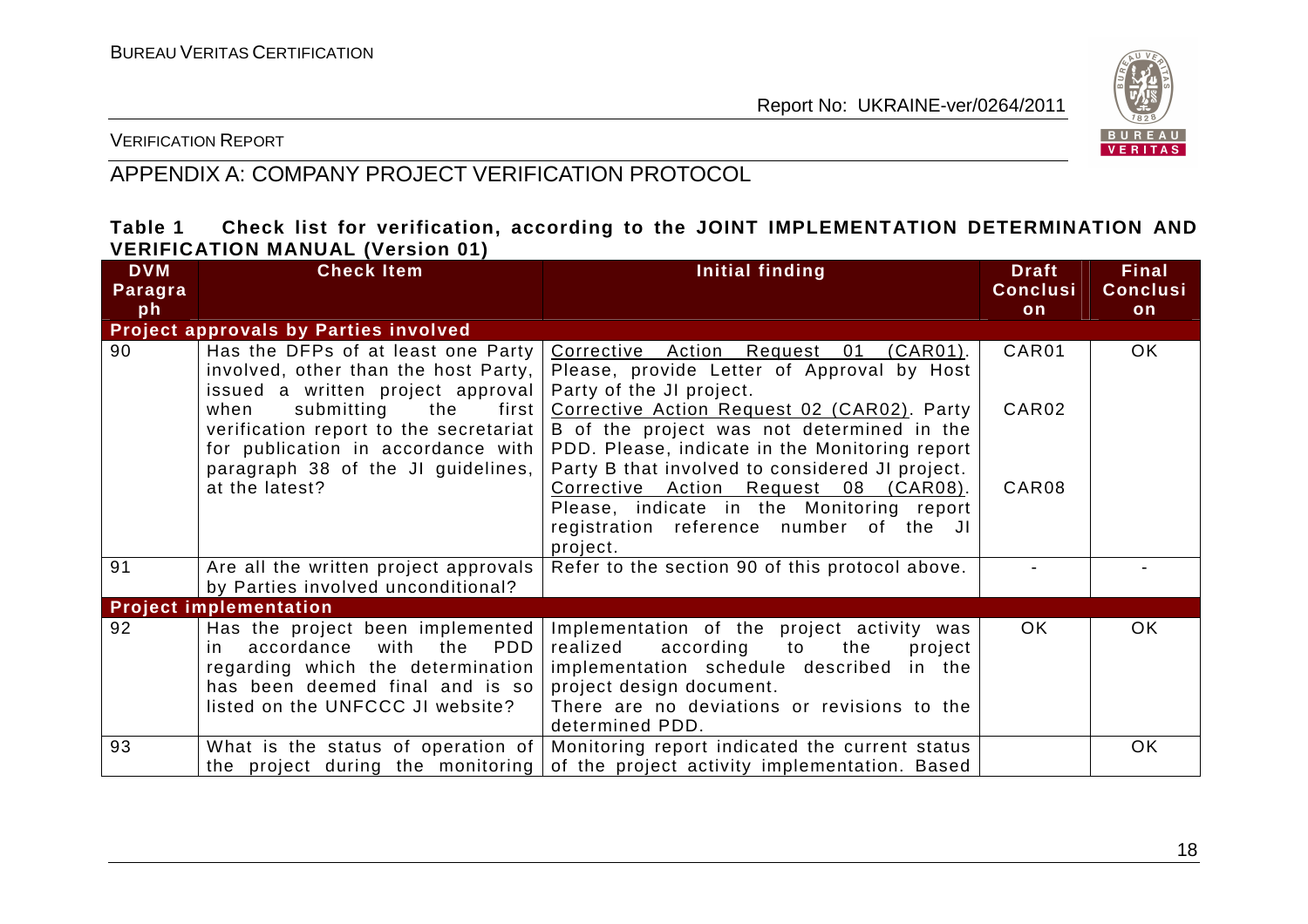

VERITAS

#### **DVM Paragraph Check Item Initial finding Check Item Initial finding Check Item ConclusionFinal Conclusion** period? **but consider the period?** on provided materials, there is known that all project equipments were operational in the reporting period. As a fact, the replacement of gas burners is implemented stepwise in 2005-2009. The work documentation is elaborated for each aggregate for new gas burners installation in period of installation works. The final replacement of traditional burners in the burner with spray and niche technology is made in 2009. In addition, the detailed implementation schedule of gas burners installation was provided in the Monitoring report. The value of emission reduction achieved for the monitoring period 2008-2010 makes 280,812 t  $CO<sub>2</sub>$  equivalent (88,689 t  $CO<sub>2</sub>$ equivalent for the period 2008; 98,052 t CO $_{\rm 2}$ equivalent for the period 2009; 94,071 t CO $_{\rm 2}$  equivalent for the period 2010) and that one estimated in PDD – 275,720 t  $CO<sub>2</sub>$  equivalent. Corrective Action Request 03 (CAR03). Please, describe in the monitoring report information connected with staff training during monitoring period. CAR03 **Compliance with monitoring plan** 94 | Did the monitoring occur  $\overline{\phantom{a}}$  is carried out in accordance with the accordance with the in The monitoring process at JSC "Zaporizhstal" OK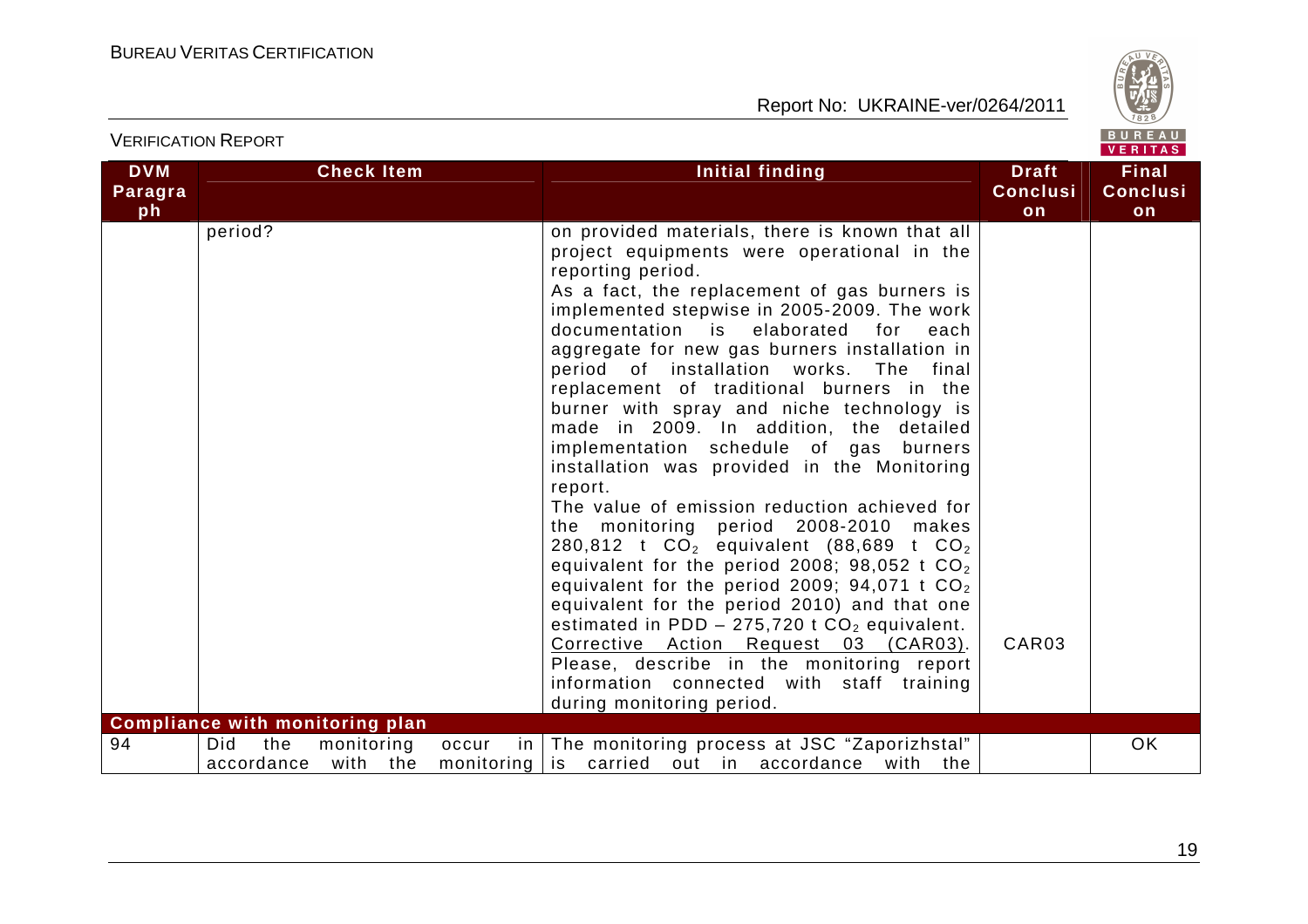

| <b>DVM</b>    | <b>Check Item</b>                                                                                                                                                                                                                                                                                                                                                                   | Initial finding                                                                                                                                                                                                                                                                                                                                                                                                                                                                                              | <b>Draft</b>          | <b>Final</b>          |
|---------------|-------------------------------------------------------------------------------------------------------------------------------------------------------------------------------------------------------------------------------------------------------------------------------------------------------------------------------------------------------------------------------------|--------------------------------------------------------------------------------------------------------------------------------------------------------------------------------------------------------------------------------------------------------------------------------------------------------------------------------------------------------------------------------------------------------------------------------------------------------------------------------------------------------------|-----------------------|-----------------------|
| Paragra<br>ph |                                                                                                                                                                                                                                                                                                                                                                                     |                                                                                                                                                                                                                                                                                                                                                                                                                                                                                                              | <b>Conclusi</b><br>on | <b>Conclusi</b><br>on |
|               | plan included in the PDD regarding<br>which the determination has been<br>deemed final and is so listed on the<br><b>UNFCCC JI website?</b>                                                                                                                                                                                                                                         | monitoring plan included in the registered<br>PDD version 02 dated 15.03.2011.<br>Data used for calculation of emissions<br>reduction based on information that confirmed<br>by JSC "Zaporizhstal" documents.<br>Corrective Action Request 04 (CAR04).<br>Formula 1.4 is absent in the approved PDD.<br>Nevertheless, it is used in the monitoring<br>report section B.1.4.1, and there are<br>references to the formula 1.4 on p.6 and p.8.<br>Please, correct the information in the<br>monitoring report. | CAR04                 |                       |
| 95(a)         | calculating<br>emission<br>the<br>For<br>reductions or enhancements of net<br>removals, were key factors, e.g.<br>those listed in 23 (b) (i)-(vii) above,<br>influencing the baseline emissions<br>or net removals and the activity<br>level of the project and the<br>emissions or removals as well as<br>risks associated with the project<br>taken into account, as appropriate? | According to reviewed information, there are<br>taken into account key factors (such as<br>emission<br>factor<br>of<br>the<br>natural<br>gas<br>consumption, etc.), production level, amount<br>of the fuel consumption, fuel quality and other<br>risks associated with the implementation of<br>the project activity that can influence to the<br>baseline and project emission, and emission<br>reduction due to the JI project.                                                                          | OK.                   | OK.                   |
| 95(b)         | data<br>used<br>Are<br>sources<br>for  <br>calculating emission reductions or<br>enhancements of net removals<br>clearly identified,<br>reliable<br>and<br>transparent?                                                                                                                                                                                                             | Data sources used for calculating emission<br>reductions are clearly identified, reliable and<br>transparent. On site responsible persons<br>data<br>the<br>register<br>from<br>measurement<br>equipments and fixed monitoring data to<br>logbooks, monthly data collected to the                                                                                                                                                                                                                            |                       | OK.                   |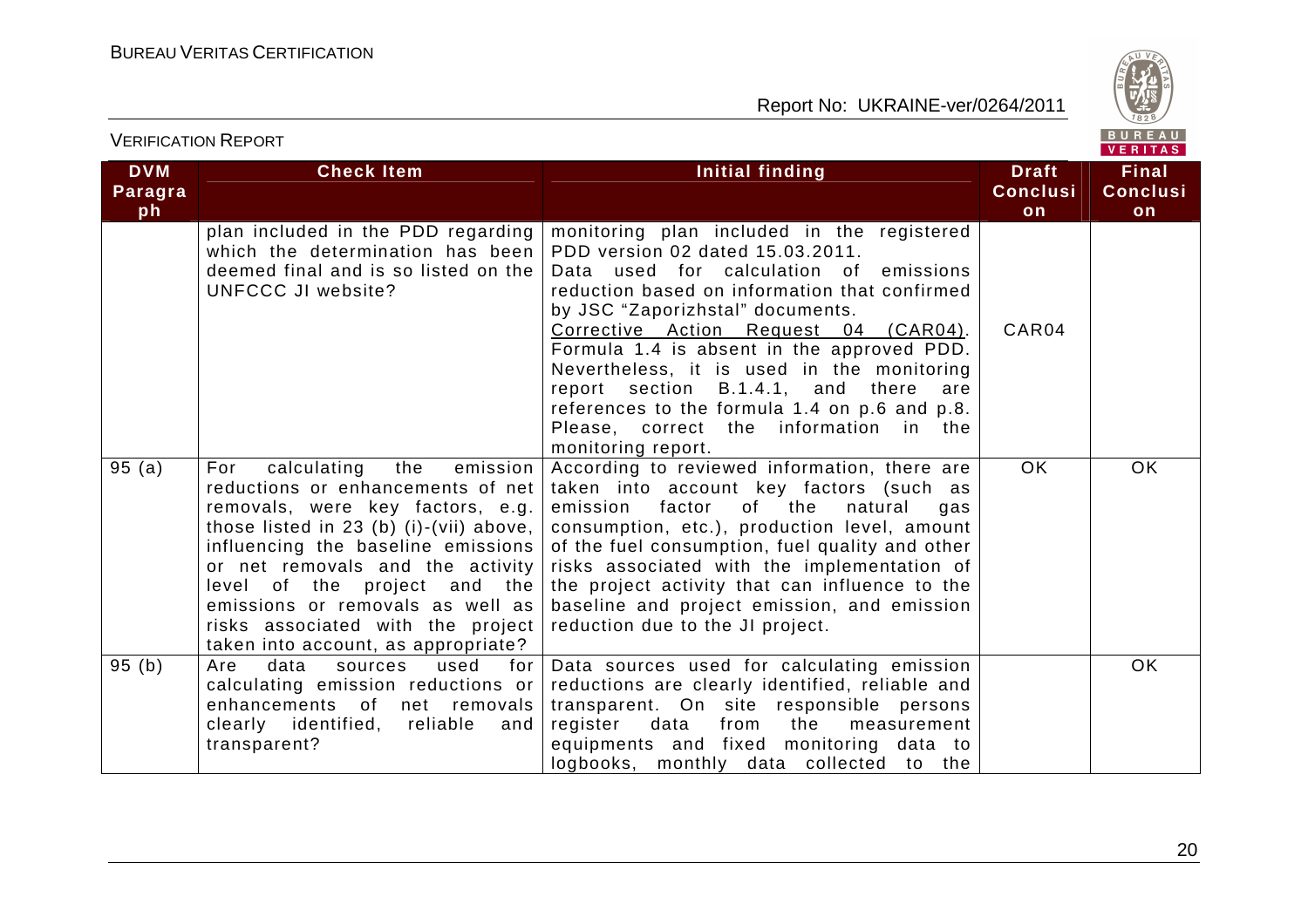

| <b>DVM</b>    | <b>Check Item</b>                                                                                                                                                                                                                                                                | <b>Initial finding</b>                                                                                                                                                                                                                                                                                                                                   | <b>Draft</b>          | <b>Final</b>          |
|---------------|----------------------------------------------------------------------------------------------------------------------------------------------------------------------------------------------------------------------------------------------------------------------------------|----------------------------------------------------------------------------------------------------------------------------------------------------------------------------------------------------------------------------------------------------------------------------------------------------------------------------------------------------------|-----------------------|-----------------------|
| Paragra<br>ph |                                                                                                                                                                                                                                                                                  |                                                                                                                                                                                                                                                                                                                                                          | <b>Conclusi</b><br>on | <b>Conclusi</b><br>on |
|               |                                                                                                                                                                                                                                                                                  | technical<br>Moreover,<br>reports.<br>there<br>is.<br>electronic database of monitoring data. All<br>roles and responsibilities are described in<br>details in the Monitoring report.<br>Corrective Action Request 05 (CAR05).<br>Please, provide the attestation certificate of<br>the Laboratory of environmental protection.                          | CAR05                 |                       |
| 95(c)         | emission factors, including<br>Are<br>default emission factors, if used for<br>calculating the emission reductions<br>or enhancements of net removals,<br>selected by carefully balancing<br>accuracy and reasonableness, and<br>appropriately justified<br>0f<br>the<br>choice? | CO2 emission factor from natural<br>gas<br>consumption is used for calculation of<br>emissions and emission reduction. This factor<br>is monitored and calculated through the<br>crediting period.                                                                                                                                                       | OK.                   | OK.                   |
| 95(d)         | Is the calculation of emission<br>reductions or enhancements of net<br>removals based on conservative<br>assumptions and the most plausible<br>scenarios in a transparent manner?                                                                                                | The calculation of emission reductions is<br>based on conservative assumptions and the<br>most plausible scenarios in a transparent<br>manner. As a result of documents revision, all<br>data connected with estimation of emission<br>reduction<br>consistent<br>through<br>the<br>are<br>Monitoring report and excel spreadsheets with<br>calculation. | OK.                   | OK.                   |
|               | Applicable to JI SSC projects only                                                                                                                                                                                                                                               |                                                                                                                                                                                                                                                                                                                                                          |                       |                       |
| 96            | Is the relevant threshold to be<br>classified as JI SSC project not<br>exceeded during the monitoring<br>period on an annual average basis?                                                                                                                                      | Not applicable                                                                                                                                                                                                                                                                                                                                           | OK.                   | <b>OK</b>             |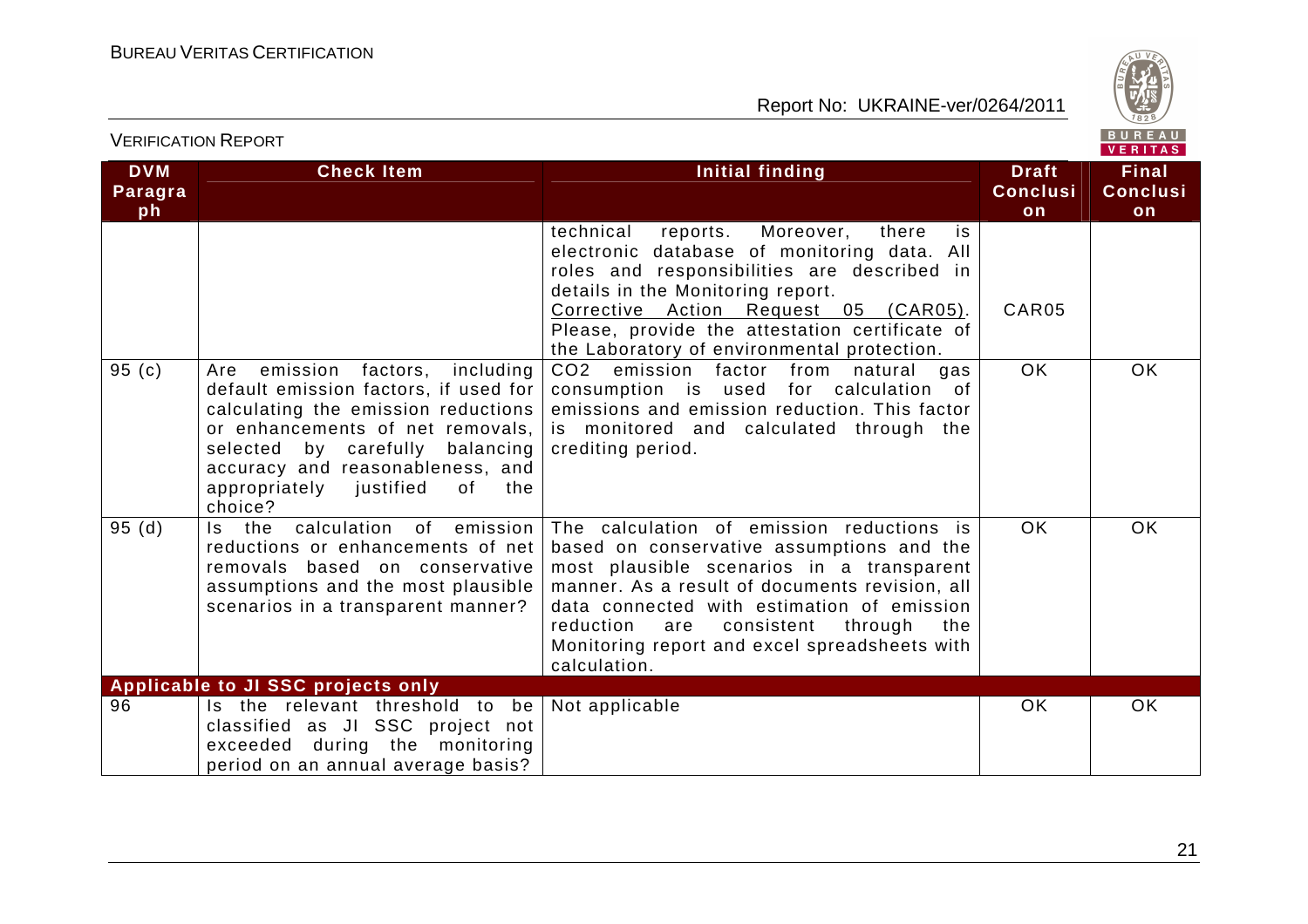

|                             | <b>VERIFICATION REPORT</b>                                                                                                                                                                                                                                                                                                                                  |                        |                                       | BUREAU<br><b>VERITAS</b>              |
|-----------------------------|-------------------------------------------------------------------------------------------------------------------------------------------------------------------------------------------------------------------------------------------------------------------------------------------------------------------------------------------------------------|------------------------|---------------------------------------|---------------------------------------|
| <b>DVM</b><br>Paragra<br>ph | <b>Check Item</b>                                                                                                                                                                                                                                                                                                                                           | <b>Initial finding</b> | <b>Draft</b><br><b>Conclusi</b><br>on | <b>Final</b><br><b>Conclusi</b><br>on |
|                             | If the threshold is exceeded, is the<br>maximum emission reduction level<br>estimated in the PDD for the JI SSC<br>project or the bundle for the<br>monitoring period determined?                                                                                                                                                                           |                        |                                       |                                       |
|                             | Applicable to bundled JI SSC projects only                                                                                                                                                                                                                                                                                                                  |                        |                                       |                                       |
| 97 (a)                      | Has the composition of the bundle Not applicable<br>not changed from that is stated in<br>F-JI-SSCBUNDLE?                                                                                                                                                                                                                                                   |                        | OK                                    | <b>OK</b>                             |
| 97(b)                       | If the determination was conducted   Not applicable<br>of an overall<br>on the basis<br>monitoring plan, have the project<br>participants submitted a common<br>monitoring report?                                                                                                                                                                          |                        | <b>OK</b>                             | <b>OK</b>                             |
| 98                          | If the monitoring is based on $a$<br>monitoring plan that provides for<br>overlapping monitoring periods, are<br>the<br>monitoring<br>periods<br>per<br>component of the project clearly<br>specified in the monitoring report?<br>Do the monitoring periods not<br>overlap with those for which<br>verifications were already deemed<br>final in the past? | Not applicable         | <b>OK</b>                             | <b>OK</b>                             |
|                             | <b>Revision of monitoring plan</b>                                                                                                                                                                                                                                                                                                                          |                        |                                       |                                       |
|                             | Applicable only if monitoring plan is revised by project participant                                                                                                                                                                                                                                                                                        |                        |                                       |                                       |
| 99(a)                       | Did the project participants provide   Not applicable<br>an appropriate justification for the                                                                                                                                                                                                                                                               |                        | OK.                                   | <b>OK</b>                             |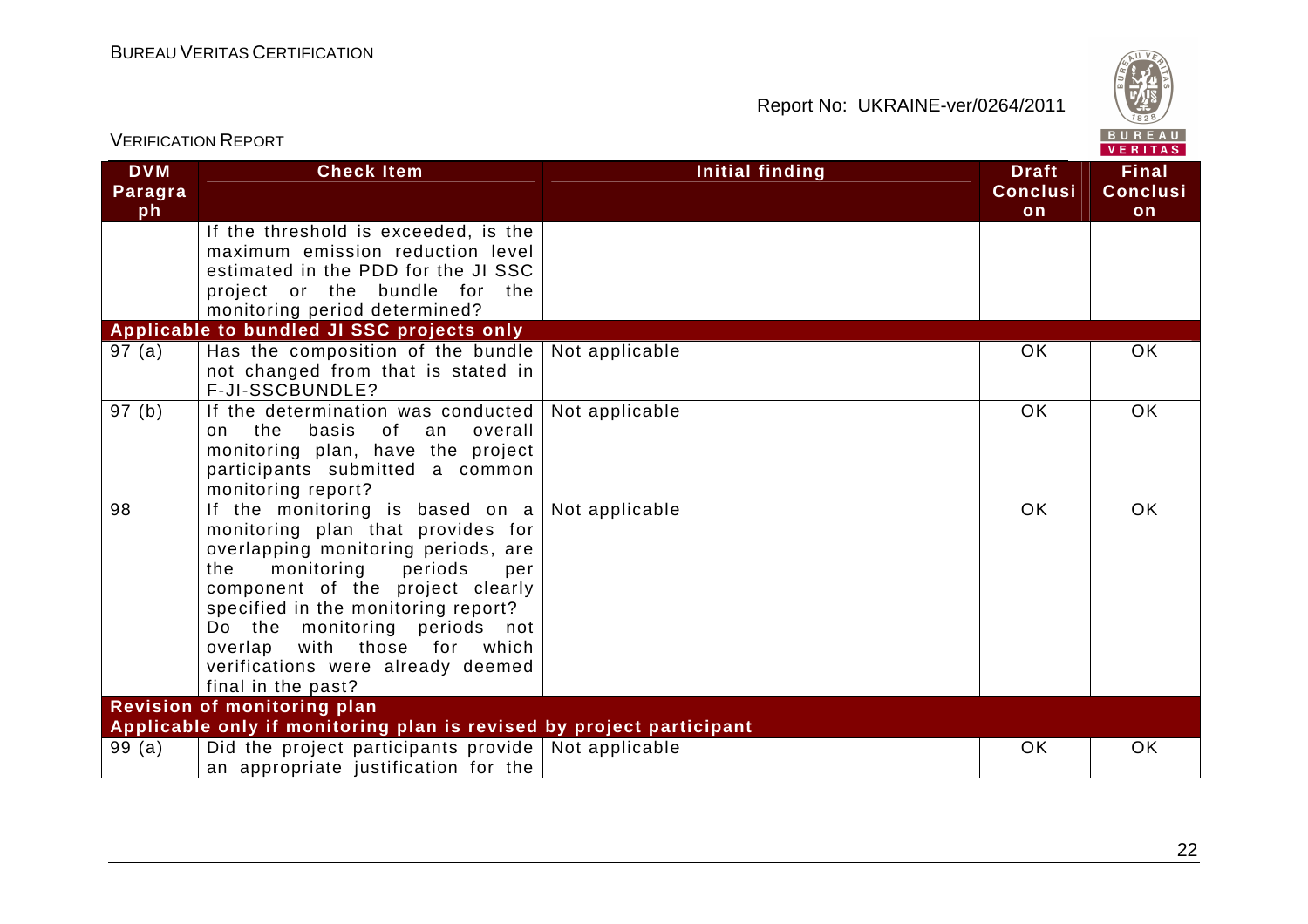VERIFICATION REPORT

Report No: UKRAINE-ver/0264/2011



#### VERITAS **Check Item Initial finding Check Item Initial finding Check Item DVM Final ParagraConclusiConclusiph onon** proposed revision? 99 (b) Does the proposed revision improve Not applicable OK OK the accuracy and/or applicability of information collected compared to the original monitoring plan without changing conformity with the relevant rules and regulations for the establishment of monitoring plans? **Data management** Procedures of data collection are 101 (a)  $|$  Is the implementation of data OK OK collection procedures in accordance implemented in compliance with the approved with the monitoring plan, including monitoring plan. Also, STP 8.2-13-10 the quality control and quality "Monitoring of GHG emission reductions" was assurance procedures? developed at JSC "Zaporizhstal". **For**  monitoring there are used measuring equipments, such as scales, gas meters, etc. Monitoring data of the project is monitored in compliance with scheduled frequency approved in the developed monitoring plan and monitoring procedure. The quality control and quality assurance procedures realised due to performing of internal audits and checking measures, participation of third parties, and carrying out of procedures of emergencies finding. 101 (b) Is the function of the monitoring All monitoring equipments have calibration. It **OK** equipment, including its calibration  $\mid$  is calibrated with periodic frequency (passport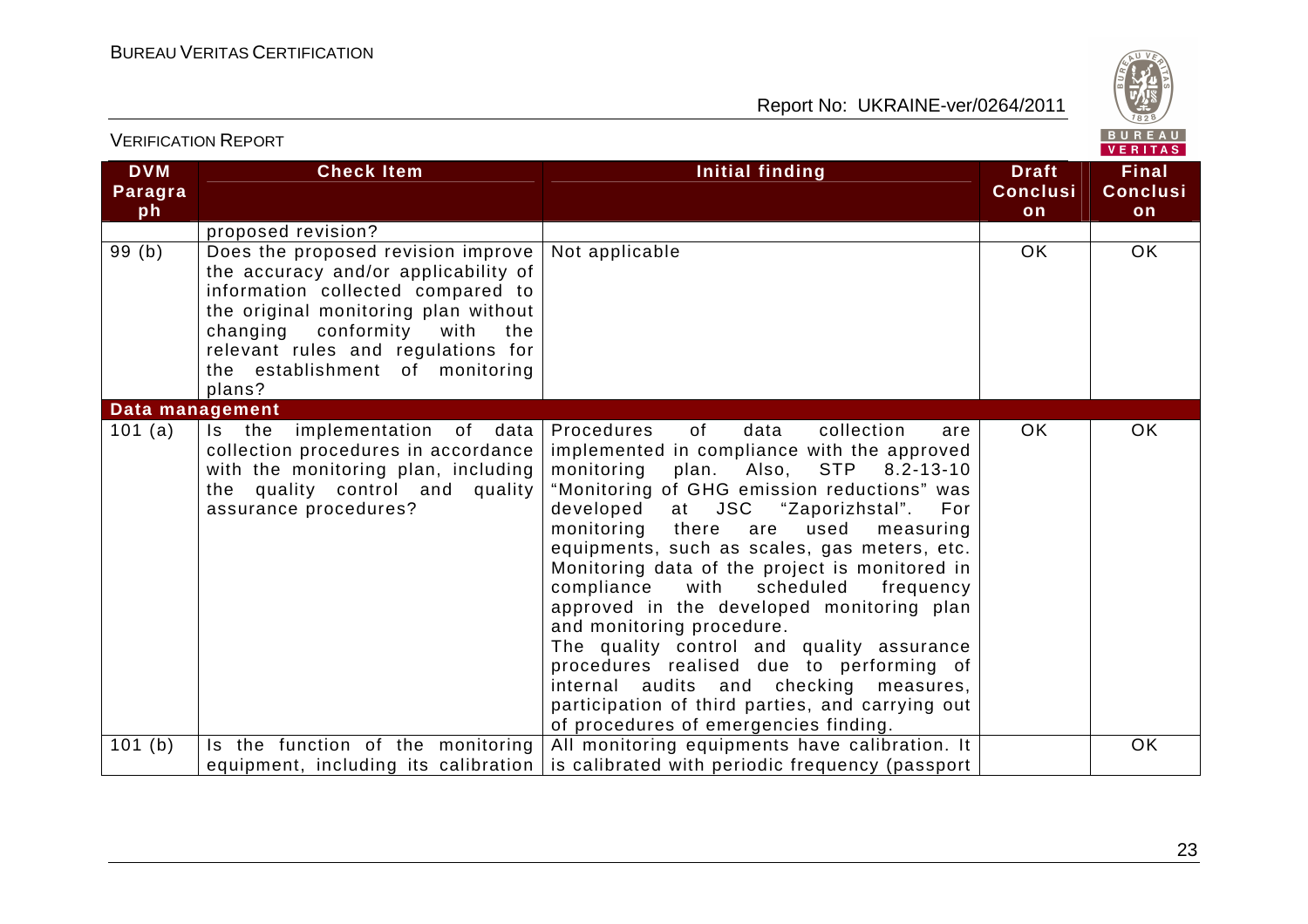

| <b>DVM</b> | <b>Check Item</b>    | Initial finding                                                                                                                                                                                                                                                                                                                                                                                                                                                                                                | <b>Draft</b>     | <b>Final</b>    |
|------------|----------------------|----------------------------------------------------------------------------------------------------------------------------------------------------------------------------------------------------------------------------------------------------------------------------------------------------------------------------------------------------------------------------------------------------------------------------------------------------------------------------------------------------------------|------------------|-----------------|
| Paragra    |                      |                                                                                                                                                                                                                                                                                                                                                                                                                                                                                                                | <b>Conclusi</b>  | <b>Conclusi</b> |
| ph         |                      |                                                                                                                                                                                                                                                                                                                                                                                                                                                                                                                | on               | on              |
|            | status, is in order? | states the calibration frequency for every<br>device) according to the national regulations.<br>During site visit verifiers received and<br>reviewed passports and/or certificates on<br>calibration of all measurement equipments.<br>Corrective Action Request 06 (CAR06).<br>Please, confirm that the device type ДМ3583<br>ser. #5609 had been calibrated in 2008. In the<br>passport of the device type $\mu$ M3583 ser.<br>#5609 there is not confirmation of considered<br>device calibration for 2008. | CAR06            |                 |
|            |                      | Corrective Action Request 07 (CAR07).<br>Please, provide the document (e.g. passport,<br>certificate, etc.) of the gas analyzer type<br>Delta 65-3 that used for monitoring of<br>project's impact on the environment.                                                                                                                                                                                                                                                                                         | CAR07            |                 |
|            |                      | Clarification Request 01 (CL01). Please,<br>clarify why measurement equipments type<br>Флоутек that used for monitoring of natural<br>gas temperature<br>different<br>have<br>serial<br>numbers. If the devices were replaced by<br>each other, please, provide the Statements of<br>replacement.                                                                                                                                                                                                              | CL <sub>01</sub> |                 |
|            |                      | Clarification Request 02 (CL02). In table<br>B.3.1-1 there are indicated a list of<br>measurement equipments that were not<br>calibrated in particular years. Please, clarify<br>in the monitoring report if these equipments<br>were decommissioning.                                                                                                                                                                                                                                                         | CL <sub>02</sub> |                 |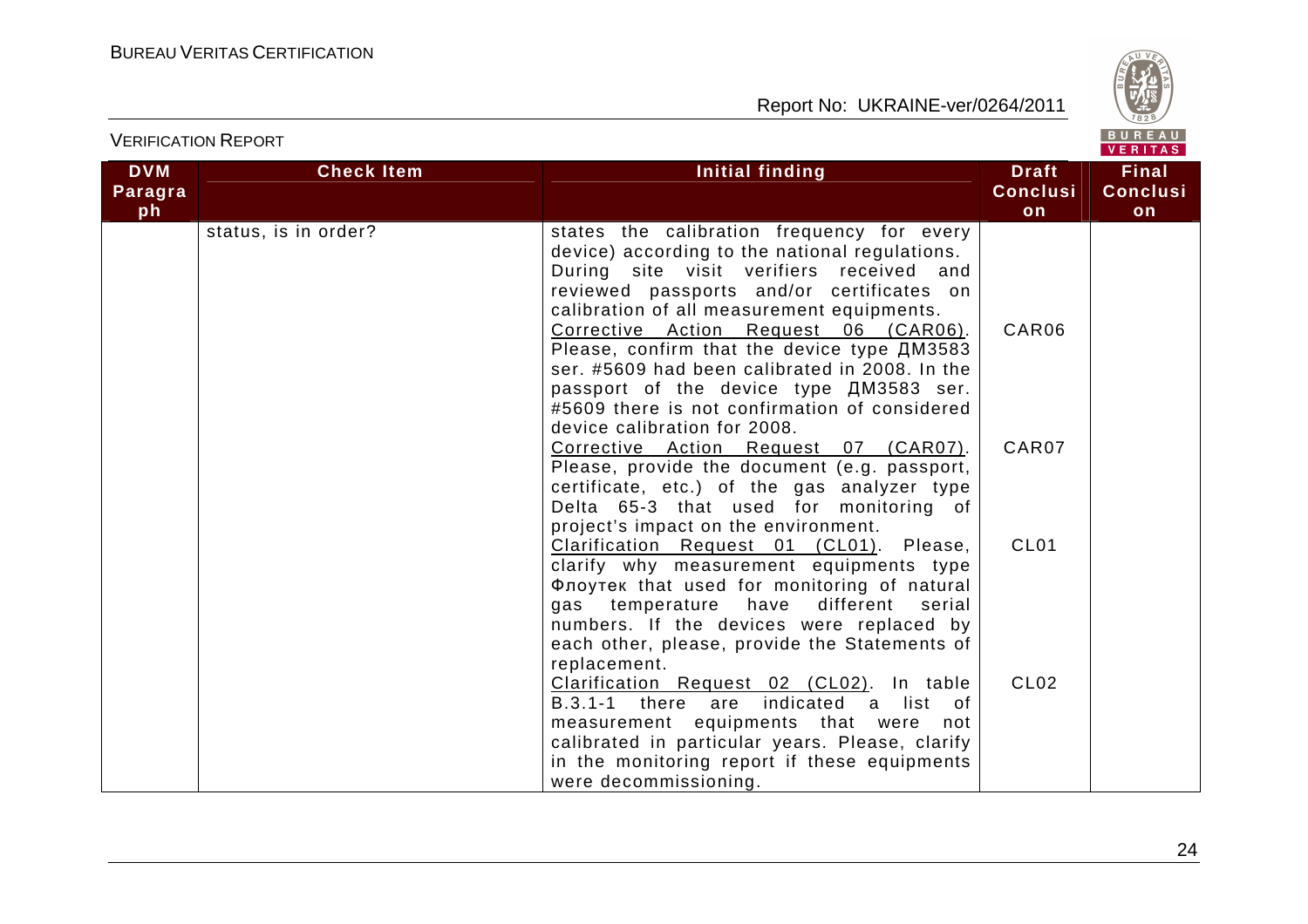103 Does the verification ensure the Not applicable

Report No: UKRAINE-ver/0264/2011

e OK OK OK



**Final** 

VERIFICATION REPORT

**DVM** 

| Paragra<br>ph |                                                                                                                            |                                                                                                                                                                                                                                                                                                                                                                                                                                                                                                                                                                                              | <b>Conclusi</b><br>on | <b>Conclusi</b><br>on |
|---------------|----------------------------------------------------------------------------------------------------------------------------|----------------------------------------------------------------------------------------------------------------------------------------------------------------------------------------------------------------------------------------------------------------------------------------------------------------------------------------------------------------------------------------------------------------------------------------------------------------------------------------------------------------------------------------------------------------------------------------------|-----------------------|-----------------------|
|               |                                                                                                                            | Clarification Request 03 (CL03).<br>Please,<br>clarify in section B.4 of the monitoring report<br>which document did allow pollutant emissions<br>into the air in 2008.                                                                                                                                                                                                                                                                                                                                                                                                                      | CL <sub>03</sub>      |                       |
| 101(c)        | Are the evidence and records used<br>for the monitoring maintained in a<br>traceable manner?                               | The evidence and records used for the<br>monitoring are maintained on site of some<br>devices and in responsible departments in a<br>traceable manner.                                                                                                                                                                                                                                                                                                                                                                                                                                       | OK                    | <b>OK</b>             |
| 101(d)        | collection<br>the<br>data<br>Is.<br>and<br>management system for the project<br>in accordance with the<br>monitoring plan? | The data collection and management system<br>for the project is in accordance with the<br>approved monitoring plan. Implementation of<br>monitoring system was checked through site<br>visit, and concluded that monitoring system is<br>completely in accordance with the monitoring<br>plan. This fact is also confirmed by the<br>documents.<br>Clarification Request 04 (CL04).<br>Please,<br>clarify in table B.2.1 how often the invoices<br>are delivered to the accounting department of<br>the sinter plant and the open-hearth plant<br>(see departments #4-5 in the table B.2.1). | CL <sub>04</sub>      | <b>OK</b>             |
|               | Verification regarding programs of activities                                                                              | (additional elements for assessment)                                                                                                                                                                                                                                                                                                                                                                                                                                                                                                                                                         |                       |                       |
| 102           | Is any JPA that has not been added<br>to the JI PoA not verified?                                                          | Not applicable                                                                                                                                                                                                                                                                                                                                                                                                                                                                                                                                                                               | OK                    | <b>OK</b>             |
| 103           | Is the verification based on the<br>monitoring reports of all JPAs to be<br>verified?                                      | Not applicable                                                                                                                                                                                                                                                                                                                                                                                                                                                                                                                                                                               | <b>OK</b>             | OK                    |

**Check Item Initial finding Check Item Initial finding Check Item Initial finding**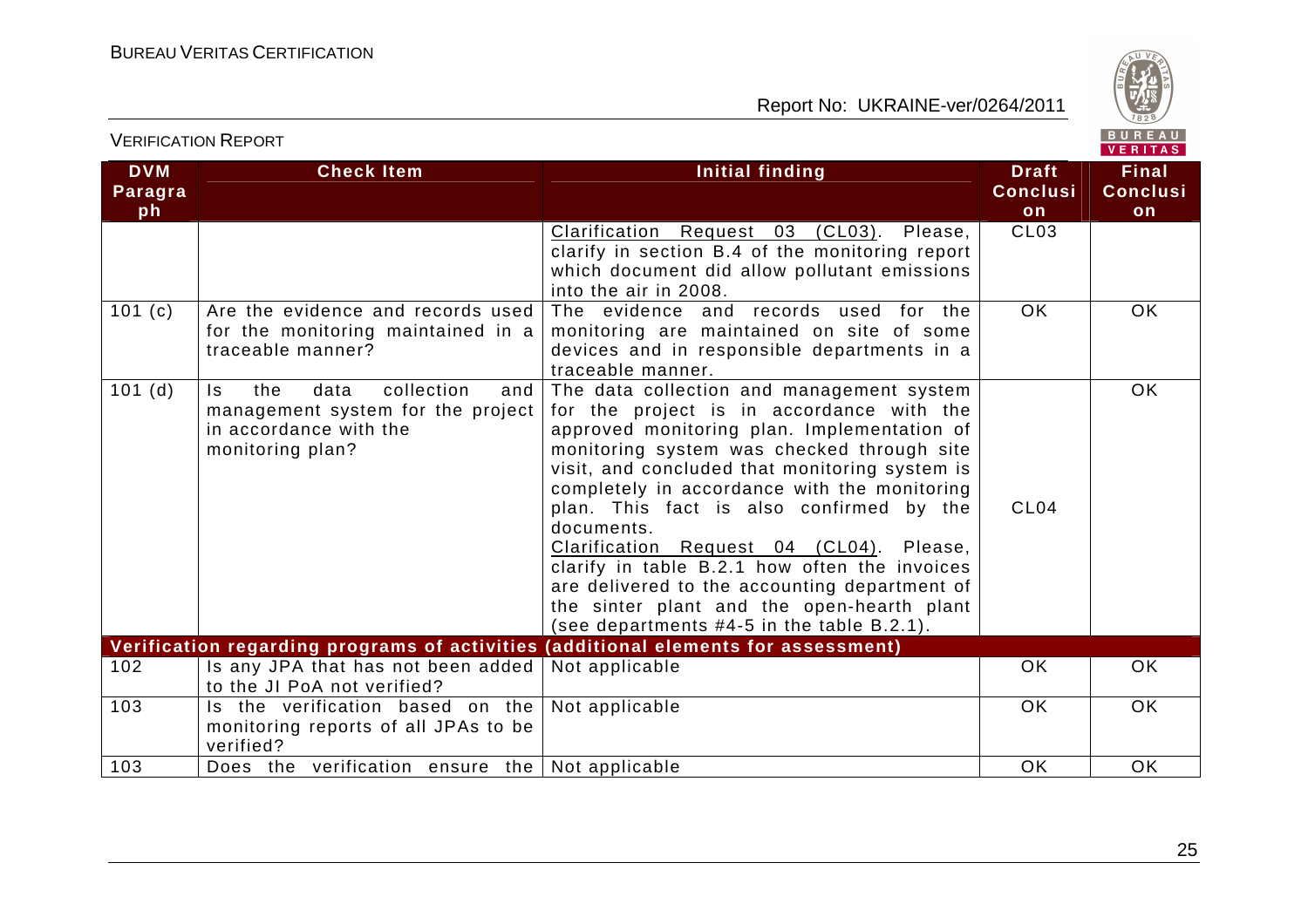

|                             | <b>VERIFICATION REPORT</b>                                                                                                                                                                                                                                                                                                                                                                                                                                                                                                              |                 |                                       | BUREAU<br>VERITAS                     |
|-----------------------------|-----------------------------------------------------------------------------------------------------------------------------------------------------------------------------------------------------------------------------------------------------------------------------------------------------------------------------------------------------------------------------------------------------------------------------------------------------------------------------------------------------------------------------------------|-----------------|---------------------------------------|---------------------------------------|
| <b>DVM</b><br>Paragra<br>ph | <b>Check Item</b>                                                                                                                                                                                                                                                                                                                                                                                                                                                                                                                       | Initial finding | <b>Draft</b><br><b>Conclusi</b><br>on | <b>Final</b><br><b>Conclusi</b><br>on |
|                             | accuracy and conservativeness of<br>emission<br>reductions<br>the.<br>or<br>enhancements<br>of the control<br>removals<br>generated by each JPA?                                                                                                                                                                                                                                                                                                                                                                                        |                 |                                       |                                       |
| 104                         | Does the monitoring period not<br>overlap with previous monitoring<br>periods?                                                                                                                                                                                                                                                                                                                                                                                                                                                          | Not applicable  | <b>OK</b>                             | <b>OK</b>                             |
| 105                         | If the AIE learns of an erroneously<br>included JPA, has the AIE informed<br>the JISC of its findings in writing?                                                                                                                                                                                                                                                                                                                                                                                                                       | Not applicable  | OK                                    | <b>OK</b>                             |
|                             | Applicable to sample-based approach only                                                                                                                                                                                                                                                                                                                                                                                                                                                                                                |                 |                                       |                                       |
| 106                         | Does the sampling plan prepared by<br>the AIE:<br>(a) Describe its sample selection,<br>taking into<br>account that:<br>(i) For each verification that uses<br>a sample-based approach,<br>the<br>selection<br>sample<br>shall<br>be<br>sufficiently representative of the<br>JPAs in the JI PoA<br>such<br>extrapolation to all JPAs identified<br>for that verification is reasonable,<br>taking into account differences<br>among the characteristics of JPAs,<br>such as:<br>- The types of JPAs;<br>The<br>complexity<br>of<br>the | Not applicable  | OK                                    | <b>OK</b>                             |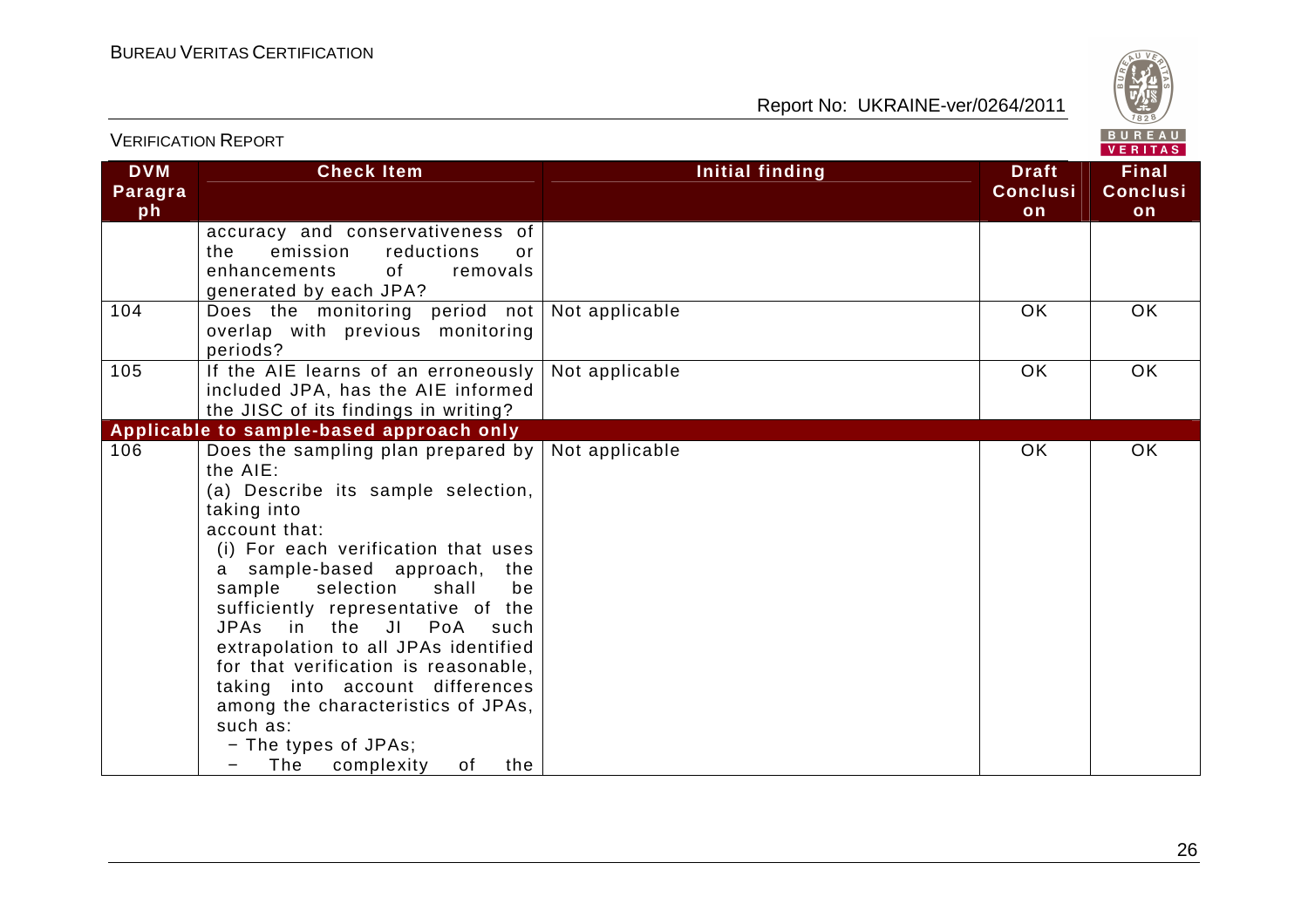

|                             |                                                                                                                                                                                                                                                                                                                                                                                                                |                        | VENIIAS                               |                                       |
|-----------------------------|----------------------------------------------------------------------------------------------------------------------------------------------------------------------------------------------------------------------------------------------------------------------------------------------------------------------------------------------------------------------------------------------------------------|------------------------|---------------------------------------|---------------------------------------|
| <b>DVM</b><br>Paragra<br>ph | <b>Check Item</b>                                                                                                                                                                                                                                                                                                                                                                                              | <b>Initial finding</b> | <b>Draft</b><br><b>Conclusi</b><br>on | <b>Final</b><br><b>Conclusi</b><br>on |
|                             | applicable technologies and/or<br>measures used;<br>- The geographical location of<br>each JPA;<br>The amounts of expected<br>emission reductions of the JPAs<br>being verified;<br>- The number of JPAs for which<br>emission reductions are being<br>verified;<br>length of monitoring<br>The<br>periods of the JPAs<br>being<br>verified; and<br>- The samples selected for prior<br>verifications, if any? |                        |                                       |                                       |
| 107                         | Is the sampling plan ready for<br>publication through the secretariat<br>along with the verification report<br>and supporting documentation?                                                                                                                                                                                                                                                                   | Not applicable         | <b>OK</b>                             | OK                                    |
| 108                         | Has the AIE made site inspections<br>of at least the square root of the<br>number of total JPAs, rounded to<br>the upper whole number? If the AIE<br>makes no site inspections or fewer<br>site inspections than the square<br>root of the number of total JPAs,<br>rounded<br>the upper<br>to<br>whole<br>number, then does the AIE provide                                                                   | Not applicable         | OK                                    | OK                                    |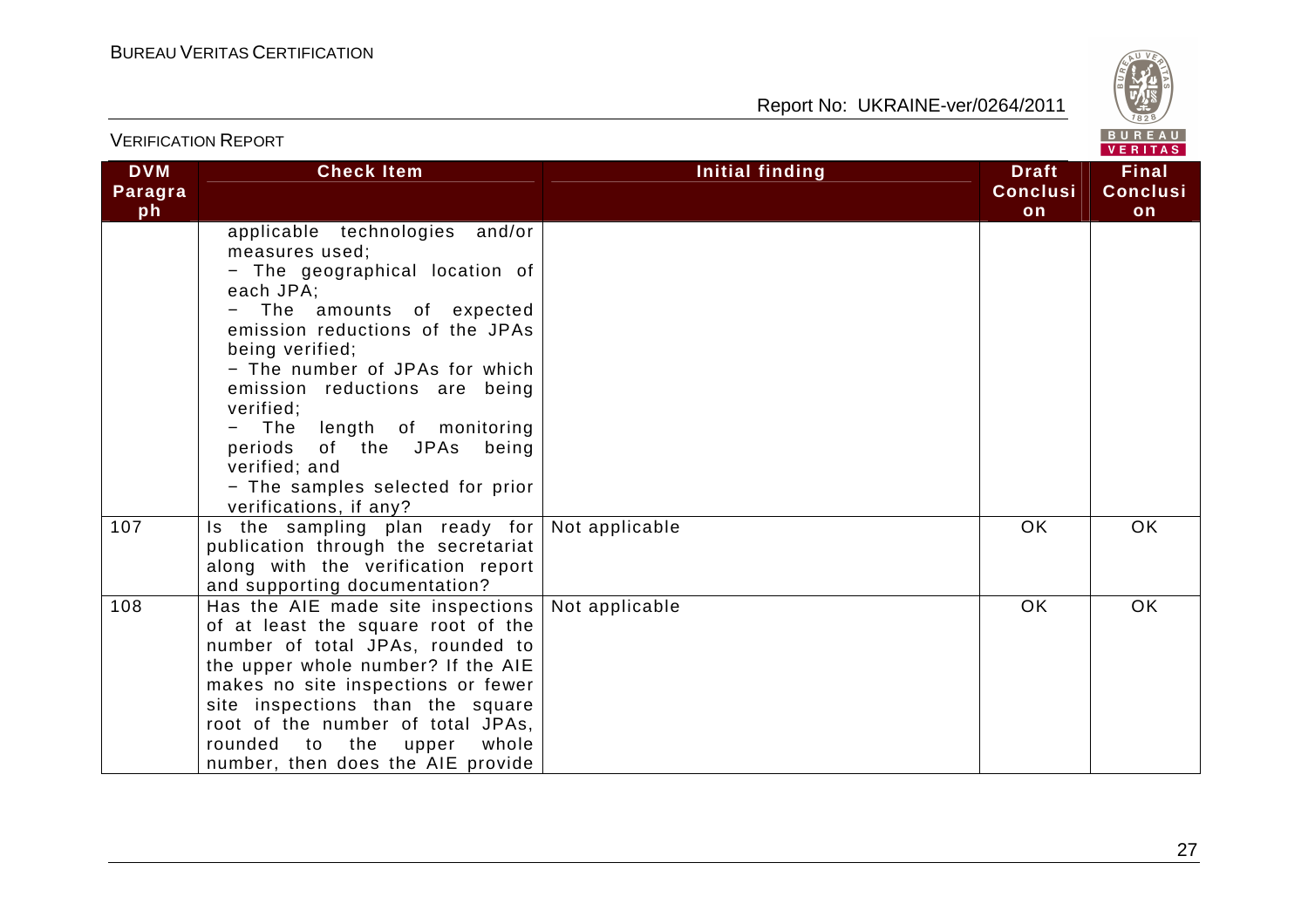VERIFICATION REPORT

Report No: UKRAINE-ver/0264/2011



| <b>DVM</b><br>Paragra<br>ph | <b>Check Item</b>                                                                                                                                                                                                         | Initial finding | <b>Draft</b><br><b>Conclusi</b><br>on | <b>Final</b><br><b>Conclusi</b><br>on |
|-----------------------------|---------------------------------------------------------------------------------------------------------------------------------------------------------------------------------------------------------------------------|-----------------|---------------------------------------|---------------------------------------|
|                             | explanation<br>reasonable<br>and<br>a<br>justification?                                                                                                                                                                   |                 |                                       |                                       |
| 109                         | Is the sampling plan available for<br>submission to the secretariat for<br>the JISC.s ex ante assessment?<br>(Optional)                                                                                                   | Not applicable  | <b>OK</b>                             | OK.                                   |
| 110                         | If the AIE learns of a fraudulently<br>included JPA, a fraudulently<br>monitored JPA or an inflated<br>number of emission reductions<br>claimed in a JI PoA, has the AIE<br>informed the JISC of the fraud in<br>writing? | Not applicable  | <b>OK</b>                             | <b>OK</b>                             |

## **Table 2 Resolution of Corrective Action Requests and Clarification Requests**

| <b>Draft</b><br>clarifications<br>report<br>action<br>corrective<br>requests<br>by <sub>1</sub><br>validation team    | and $ $ Ref. to<br>$ $ checkli<br>st<br>questio | Summary of project participant<br>response                                                                          | <b>Verification team</b><br>conclusion                               |
|-----------------------------------------------------------------------------------------------------------------------|-------------------------------------------------|---------------------------------------------------------------------------------------------------------------------|----------------------------------------------------------------------|
| Corrective Action Request 01<br>$(CAR01)$ .<br>Please, provide Letter of Approval by<br>Host Party of the JI project. | n in<br>table 1<br>Table                        | The<br>project<br>for<br>is.<br>underway<br>Approval by Host Party. The Letter<br>of Endorsement from Host Party is | from 1<br>Letters<br>. of<br>approval<br>Parties<br>involved<br>were |
|                                                                                                                       | 90                                              | attached.                                                                                                           | provided,<br>and<br>issue<br><b>is</b><br>closed.                    |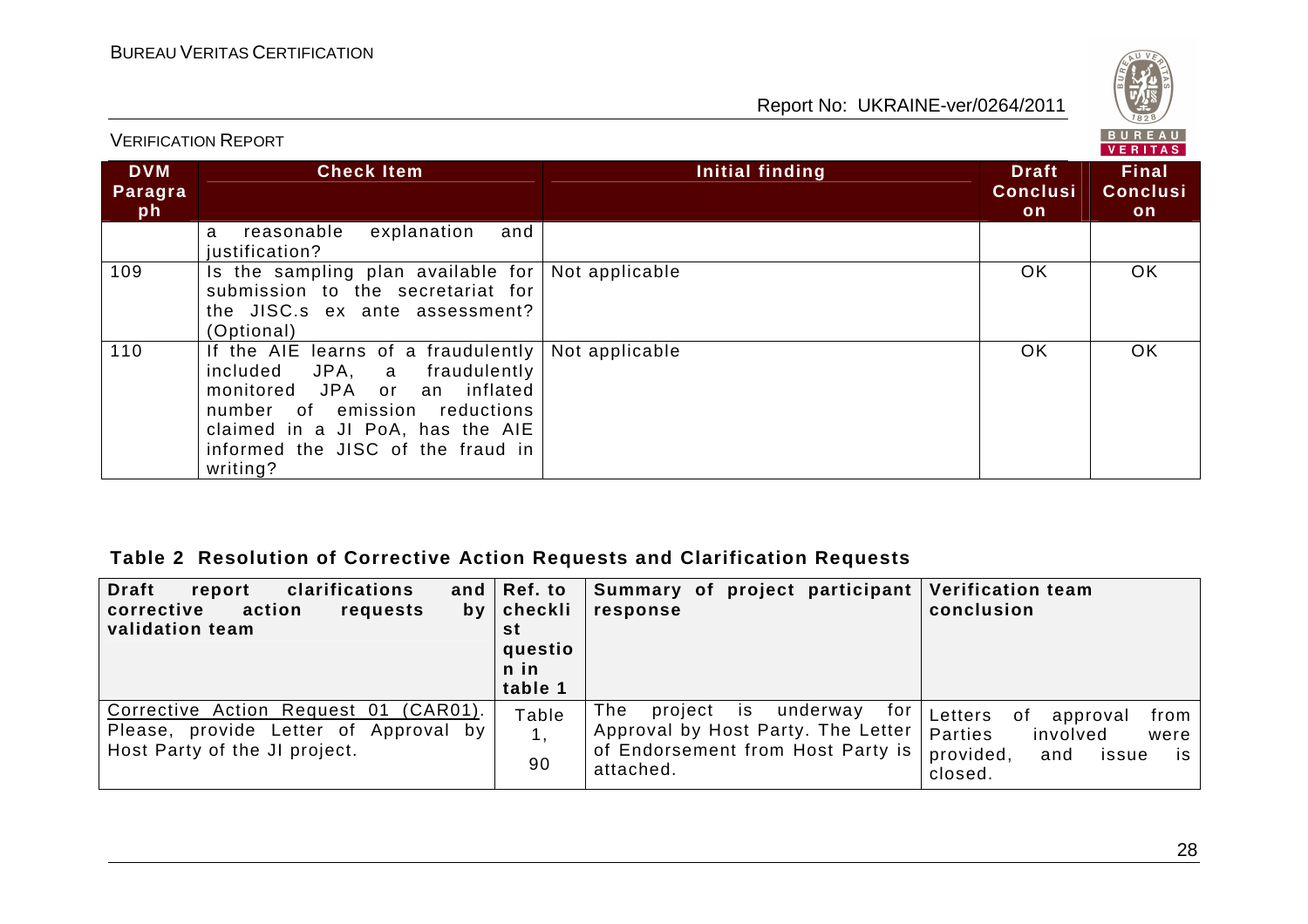

| <b>VERIFICATION REPORT</b>                                                                                                                                                                                                                                                                  |                        |                                                                                                                                                                       | BUREAU<br><b>VERITAS</b>                                                                                                          |
|---------------------------------------------------------------------------------------------------------------------------------------------------------------------------------------------------------------------------------------------------------------------------------------------|------------------------|-----------------------------------------------------------------------------------------------------------------------------------------------------------------------|-----------------------------------------------------------------------------------------------------------------------------------|
| Corrective Action Request 02 (CAR02).<br>Party B of the project was not determined<br>in the PDD. Please, indicate in the<br>Monitoring report Party B that involved to<br>considered JI project.                                                                                           | Table<br>1,<br>90      | The Party B of the JI Project is the<br>The<br>United<br>Kingdom.<br>corresponding<br>information<br>is.<br>provided in the section A.3 of the<br>Monitoring report.  | Issue<br>closed due<br>is<br>to:<br>appropriate corrections that<br>were made in the MR.                                          |
| Corrective Action Request 03 (CAR03).<br>Please, describe in the monitoring report<br>information connected with staff training<br>during monitoring period.                                                                                                                                | Table<br>1,<br>93      | The staff training<br>during<br>the<br>monitoring period is described in<br>the section A.2 of the monitoring<br>report.                                              | Information<br>about<br>staff<br>training<br>the<br>during<br>monitoring period was added<br>to the MR. Thus, issue is<br>closed. |
| Corrective Action Request 04 (CAR04).<br>Formula 1.4 is absent in the approved<br>PDD. Nevertheless, it is used in the<br>monitoring report section B.1.4.1, and<br>there are references to the formula 1.4<br>on p.6 and p.8. Please, correct the<br>information in the monitoring report. | Table<br>1,<br>94      | The monitoring report is corrected<br>in the case of monitoring formulae.                                                                                             | Issue is closed<br>based on<br>amendments.                                                                                        |
| Corrective Action Request 05 (CAR05).<br>Please, provide the attestation certificate<br>of the Laboratory of environmental<br>protection.                                                                                                                                                   | Table<br>1,95<br>(b)   | The attestation certificate of the<br>Laboratory<br>of<br>environmental<br>protection JSC "Zaporizhstal" is<br>attached.                                              | The<br>requested<br>document<br>provided.<br>Issue<br>was<br>is.<br>closed.                                                       |
| Corrective Action Request 06 (CAR06).<br>Please, confirm that the device type<br>ДМ3583 ser. #5609 had been calibrated<br>in 2008. In the passport of the device<br>type ДМ3583 ser. #5609 there is not<br>confirmation<br>0f<br>considered<br>device<br>calibration for 2008.              | Table<br>1, 101<br>(b) | The calibration of the device type<br>ДМ3583 ser. #5609 in 2008 is<br>confirmed by attached Plan of<br>measuring devices maintenance in<br>open-hearth plant in 2008. | According to the provided<br>additional information, issue<br>is closed.                                                          |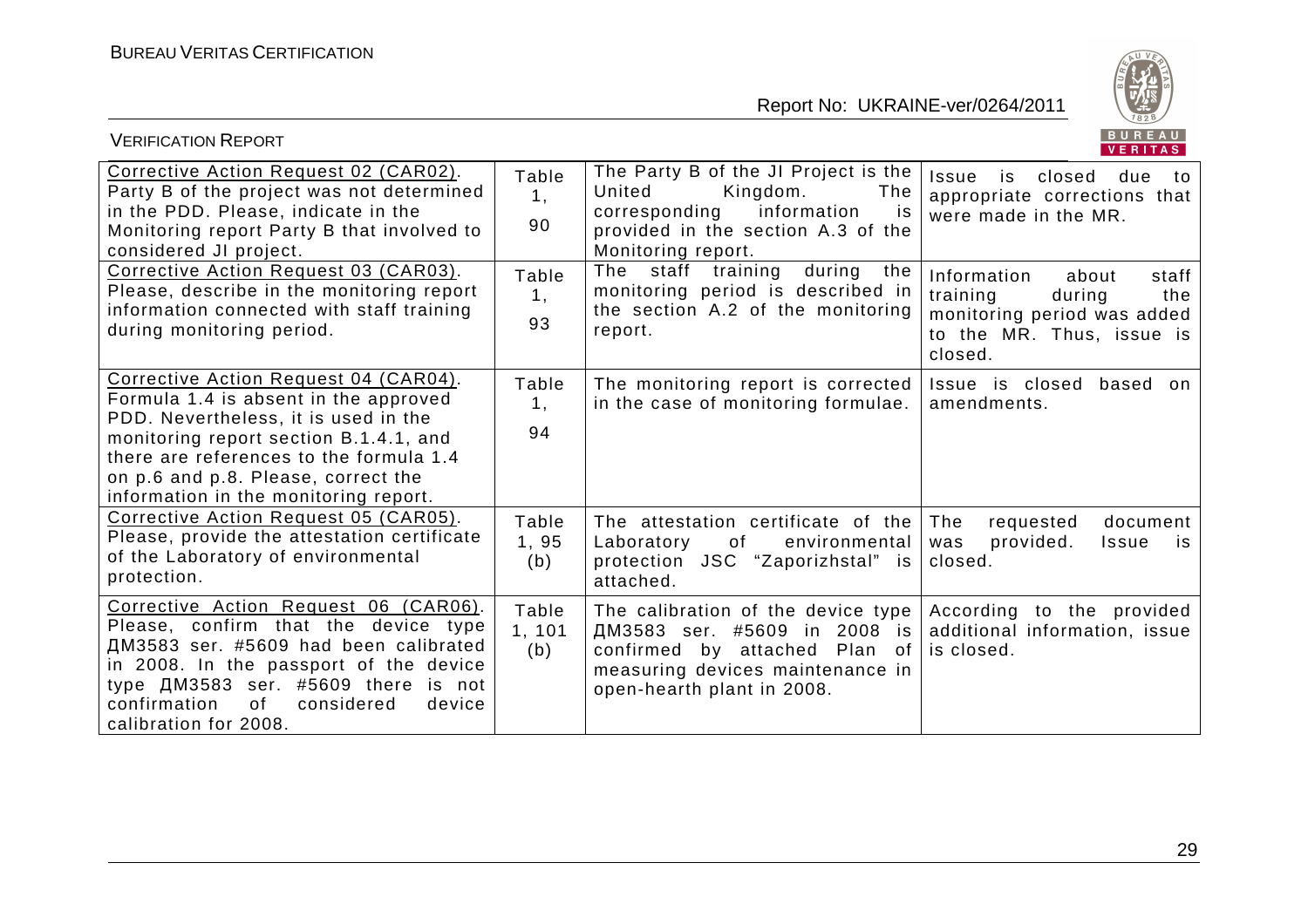

| BUREAU<br><b>VERIFICATION REPORT</b><br>VERITAS                                                                                                                                                                                                                                          |                        |                                                                                                                                                                 |                                                                                   |  |
|------------------------------------------------------------------------------------------------------------------------------------------------------------------------------------------------------------------------------------------------------------------------------------------|------------------------|-----------------------------------------------------------------------------------------------------------------------------------------------------------------|-----------------------------------------------------------------------------------|--|
| Corrective Action Request 07 (CAR07).<br>Please, provide the document<br>(e.g.<br>passport, certificate, etc.) of the gas<br>analyzer type Delta 65-3 that used for<br>monitoring of project's impact on the<br>environment.                                                             | Table<br>1, 101<br>(b) | The certificate of the gas analyzer<br>type Delta 65-3 is provided.                                                                                             | Issue is closed<br>due<br>to<br>provided document.                                |  |
| Corrective Action Request 08 (CAR08).<br>Please, indicate in the Monitoring report<br>registration reference number of the JI<br>project.                                                                                                                                                | Table<br>1,<br>90      | The<br>project is underway<br>for<br>approval by Parties involved.                                                                                              | Issue is closed.                                                                  |  |
| Clarification Request 01 (CL01). Please,<br>clarify why measurement equipments<br>type Флоутек that used for monitoring of<br>natural gas temperature have different<br>serial numbers. If the devices were<br>replaced by each other, please, provide<br>the Statements of replacement. | Table<br>1, 101<br>(b) | The necessary clarification about The situation was described<br>measurement<br>equipments<br>type  <br>Флоутек is provided in the table<br>B.3.1-1 of the PDD. | in the MR. Issue is closed.                                                       |  |
| Clarification Request 02 (CL02). In table<br>B.3.1-1 there are indicated a list of<br>measurement equipments that were not<br>calibrated in particular years. Please,<br>clarify in the monitoring report if these<br>equipments were decommissioning.                                   | Table<br>1, 101<br>(b) | The necessary clarification about   Issue is closed<br>calibration frequency is provided<br>table B.3.1-1<br>of the<br>the<br>in.<br>monitoring report.         |                                                                                   |  |
| Clarification Request 03 (CL03). Please,<br>clarify in section B.4 of the monitoring<br>report which document did allow pollutant<br>emissions into the air in 2008.                                                                                                                     | Table<br>1, 101<br>(b) | The Permission for air pollutant<br>emissions at JSC "Zaporizhstal"<br>for 2008 is attached.                                                                    | <b>Based</b><br>the<br>provided<br>on<br>documented evidence, issue<br>is closed. |  |